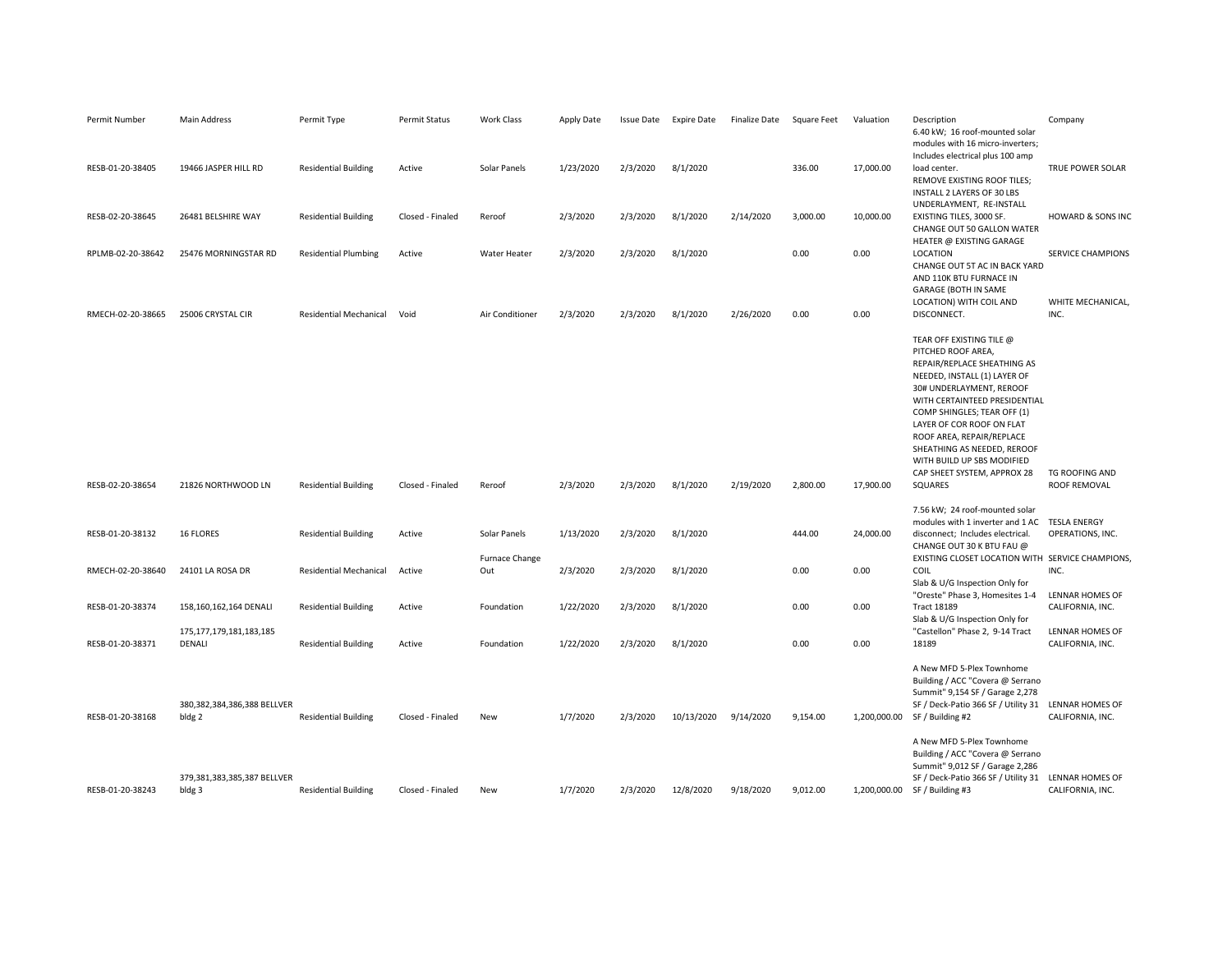|                   |                                             |                               |                  |            |           |          |            |           |          |            | T/O EXISTING ROOF; 700 SF FLAT<br>AREA: INSTALL GAF HD ROOFING<br>MATERIAL; 2300 SF SLOPED AREA:<br>WOOD REPAIR AS NEEDED,<br>INSTALL 1 LAYER OF 30 LBS FELT,                                                                                                                          |                                          |
|-------------------|---------------------------------------------|-------------------------------|------------------|------------|-----------|----------|------------|-----------|----------|------------|----------------------------------------------------------------------------------------------------------------------------------------------------------------------------------------------------------------------------------------------------------------------------------------|------------------------------------------|
| RESB-02-20-38641  | 23041 EL CABALLO ST                         | <b>Residential Building</b>   | Closed - Finaled | Reroof     | 2/3/2020  | 2/3/2020 | 8/1/2020   | 2/19/2020 | 3,000.00 | 12,000.00  | INSTALL NEW SHINGLES.<br>Slab and U/G Inspection Only for                                                                                                                                                                                                                              | <b>ESTRADA ROOFS</b>                     |
| RESB-01-20-38369  | 675,676,681,682,688,694,700<br><b>ATHOS</b> | <b>Residential Building</b>   | Active           | Foundation | 1/22/2020 | 2/3/2020 | 8/1/2020   |           | 0.00     | 0.00       | "Amara" Phase 4, Lots 36-40, 65-<br>66 Tract 18162<br>CHANGE OUT A/C UNIT UP TO 5<br>TONS, COIL, FAU UP TO 100K BTU,<br>AND DUCTING @ EXISTING                                                                                                                                         | LENNAR HOMES OF<br>CA, INC.              |
| RMECH-02-20-38644 | 22961 BROADLEAF                             | <b>Residential Mechanical</b> | Closed - Finaled | Alteration | 2/3/2020  | 2/3/2020 | 8/1/2020   | 3/17/2020 | 0.00     | 0.00       | LOCATIONS<br>Slab & U/G Inspections Only for<br>"Soria" Phase 4, Lots 25-28 Tract                                                                                                                                                                                                      | White Mechanical, Inc<br>LENNAR HOMES OF |
| RESB-01-20-38376  | 552,554,556,558 Catalonia                   | <b>Residential Building</b>   | Active           | Foundation | 1/22/2020 | 2/3/2020 | 8/3/2020   |           | 0.00     | 0.00       | 18188<br>A New SFD "Serrano Summit" Plan<br>3B / 2,696 sq. ft. / Garage 421 sq.<br>ft. / Porch 23 sq. ft. / Outdoor<br>Room 192 sq. Ft. / Deck 154 Sq. Ft.<br>/ (9) Solar Panels 2.880 Kw<br>/Homesite #41 ** PERMIT                                                                   | CALIFORNIA, INC.                         |
| RESB-01-20-38200  | 670 ATHOS                                   | <b>Residential Building</b>   | Closed - Finaled | New        | 1/15/2020 | 2/4/2020 | 10/24/2020 | 8/3/2020  | 2,696.00 | 340,537.00 | REVISED TO CORRECT THE SOLAR LENNAR HOMES OF<br>INFO.**                                                                                                                                                                                                                                | CA, INC.                                 |
| RESB-01-20-38197  | 669 ATHOS                                   | <b>Residential Building</b>   | Closed - Finaled | <b>New</b> | 1/15/2020 | 2/4/2020 | 8/2/2020   | 8/6/2020  | 2,643.00 | 333,504.00 | A New SFD "Amara @ Serrano<br>Summit" Plan 2-C / 2,643 sq. ft. /<br>Garage 424 sq. ft. / Porch 29 sq. ft.<br>/ Outdoor Room 134 SF / Deck 134<br>SF / (9) Solar Panels 2.880 KW /<br>Homesite #64 ** PERMIT REVISED<br>TO CORRECT THE SOLAR INFO.**<br>A New SFD "Serrano Summit" Plan | LENNAR HOMES OF<br>CA. INC.              |
| RESB-01-20-38198  | 658 ATHOS                                   | <b>Residential Building</b>   | Closed - Finaled | <b>New</b> | 1/15/2020 | 2/4/2020 | 10/21/2020 | 7/30/2020 | 2,696.00 | 340,537.00 | 3B / 2,696 sq. ft. / Garage 421 sq.<br>ft. / Porch 23 sq. ft. / Outdoor<br>Room 192 sq. Ft. / Deck 154 Sq. Ft.<br>/ (9) Solar Panels 2.880 Kw<br>/Homesite #43 ** PERMIT<br>REVISED TO CORRECT THE SOLAR LENNAR HOMES OF<br>INFO.**                                                    | CA, INC.                                 |
|                   |                                             |                               |                  |            |           |          |            |           |          |            | <b>REROOF GARAGE BUILDING:</b><br>Remove existing roof materials;<br>Mechanically fasten FR10 Class A<br>barrier; Install Carlisle 60 mil PVC                                                                                                                                          |                                          |
| RESB-02-20-38681  | 25327 VIA VIEJO - GARAGE<br>BLDG.           | <b>Residential Building</b>   | Closed - Finaled | Reroof     | 2/4/2020  | 2/4/2020 | 8/2/2020   | 2/21/2020 | 2,000.00 | 8,500.00   | tan colored mechanically fastened JORDAN ROOF<br>membrane.<br>RE-WIRE THE WHOLE HOUSE WITH                                                                                                                                                                                             | COMPANY                                  |
| RELEC-02-20-38687 | 25152 STEINWAY CIR                          | <b>Residential Electrical</b> | Active           | Alteration | 2/4/2020  | 2/4/2020 | 8/2/2020   |           | 0.00     | 0.00       | 51 REC, 37 SW; MAIN PANEL<br>UPGRADE TO 200A.<br>A New SFD "Amara @ Serrano<br>Summit" Plan 1-B / 2,639 sq. ft. /<br>Garage 460 sq. ft. / Porch 57 sq. ft.<br>/ Outdoor Room 161 SF / View<br>Deck 161 SF / (9) Solar Panels<br>2.880 KW / Homesite # 62                               | OWNER-BUILDER                            |
| RESB-01-20-38193  | 657 ATHOS                                   | <b>Residential Building</b>   | Closed - Finaled | <b>New</b> | 1/15/2019 | 2/4/2020 | 10/24/2020 | 8/3/2020  | 2.639.00 | 341,222.00 | ** PERMIT REVISED TO CORRECT<br>THE SOLAR INFO.**                                                                                                                                                                                                                                      | LENNAR HOMES OF<br>CA, INC.              |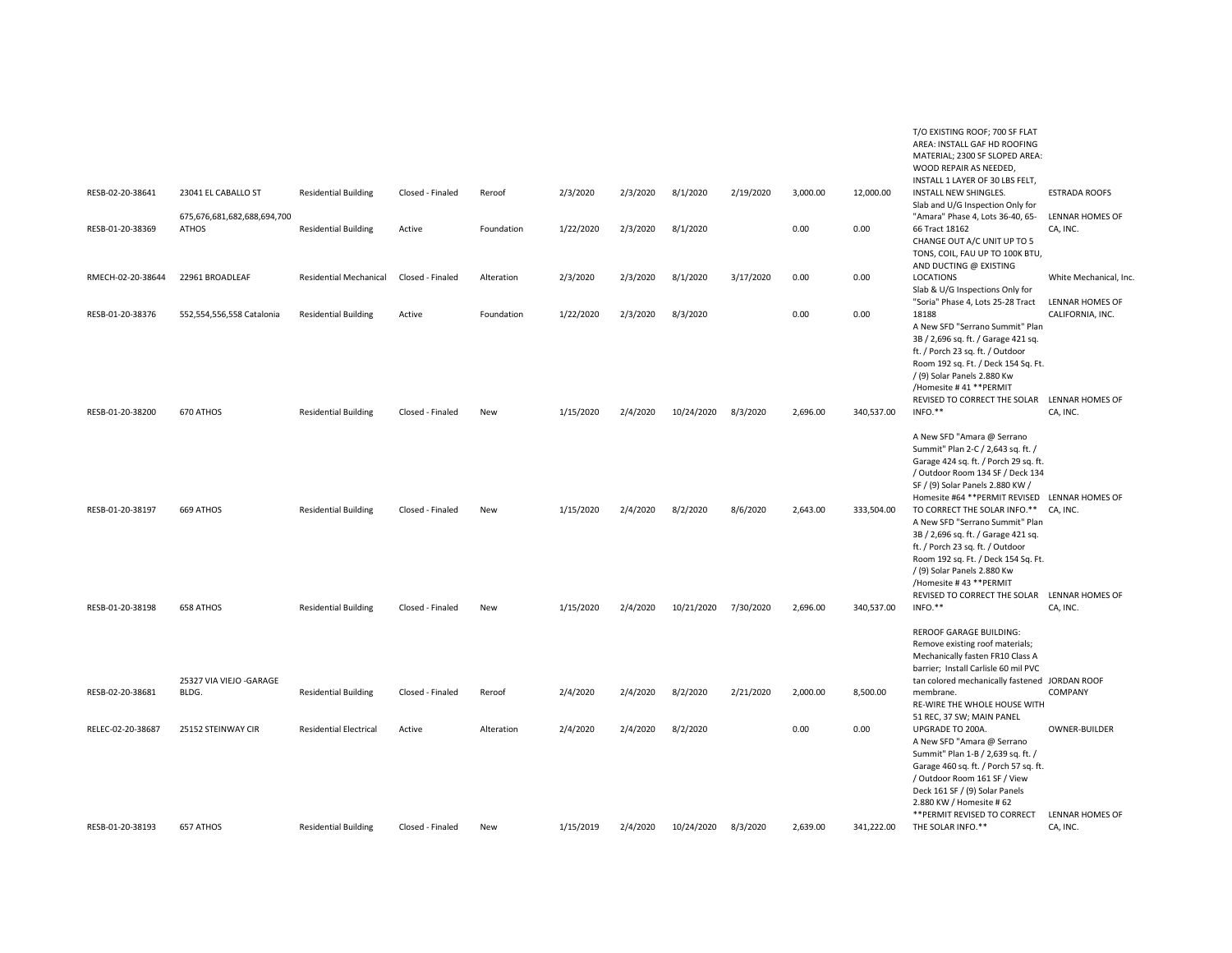| RESB-01-20-38497 | 25632 HAZELNUT LN                          | <b>Residential Building</b> | Closed - Finaled | Solar Panels | 1/29/2020  | 2/4/2020 | 8/2/2020   | 3/25/2020 | 289.00    | 17,700.00       | INSTALL 5.28 KW ROOF MOUNTED<br>PV SYSTEM WITH 16 MODULES,<br>MICROINVERTERS, 289 SF.                                                                                                                                                                                                                                                                                   | LA SOLAR GROUP                      |
|------------------|--------------------------------------------|-----------------------------|------------------|--------------|------------|----------|------------|-----------|-----------|-----------------|-------------------------------------------------------------------------------------------------------------------------------------------------------------------------------------------------------------------------------------------------------------------------------------------------------------------------------------------------------------------------|-------------------------------------|
| RESB-02-19-30958 | 22901 COSTA BELLA DR                       | <b>Residential Building</b> | Active           | Remodel      | 2/8/2019   | 2/4/2020 | 9/19/2020  |           | 105.00    | 5,000.00        | Remodel existing laundry room to<br>convert into full bathroom (105<br>SF) and move laundry (washer &<br>dryer) and water heater into<br>garage. 1-Shower 1-Sink 1-Toilet<br>1-Gas Line 1-Tankless Water<br>Heater; 3-Rec 1-Light 2-Switches A & B Home<br>1-Fixed Appl. (WH); 1-Vent Fan 1- Remodeling & Design,<br>Appliance Vent                                     | Inc.                                |
|                  |                                            |                             |                  |              |            |          |            |           |           |                 | Upstairs Guest Bath Remodel:<br>Remove existing tub and replace<br>with 1 - new walk-in shower (tile /<br>lath / hot mop); Remove &<br>replace 1 - toilet and 1 - sink; Add Jem Remodel &                                                                                                                                                                               |                                     |
| RESB-02-20-38689 | 21 CANTORA                                 | <b>Residential Building</b> | Active           | Remodel      | 2/4/2020   | 2/4/2020 | 8/2/2020   |           | 0.00      | 11,000.00       | one new recessed light.                                                                                                                                                                                                                                                                                                                                                 | Construction, Inc.                  |
|                  | 23107 CHERRY AVE -GARAGE                   |                             |                  |              |            |          |            |           |           |                 | <b>REROOF GARAGE BUILDING:</b><br>Remove existing roof materials;<br>Mechanically fasten FR10 Class A<br>barrier; Install Carlisle 60 mil PVC<br>tan colored mechanically fastened JORDAN ROOF                                                                                                                                                                          |                                     |
| RESB-02-20-38682 | BLDG.                                      | <b>Residential Building</b> | Closed - Finaled | Reroof       | 2/4/2020   | 2/4/2020 | 8/2/2020   | 2/21/2020 | 1,800.00  | 8,000.00        | membrane.<br>T/O EXISTING 1500 SF ROOFING<br>MATERIAL; INSTALL FLAT ROOF                                                                                                                                                                                                                                                                                                | COMPANY<br>PREMIER ROOFING          |
| RESB-02-20-38679 | 21772 TAHOE LN                             | <b>Residential Building</b> | Closed - Finaled | Repair       | 2/4/2020   | 2/4/2020 | 8/2/2020   | 3/5/2020  | 1,500.00  | 800.00          | TORCH DOWN.<br>A New SFD "Amara" Plan 3A /<br>2,698 sq. ft. / Garage 421 sq. ft. /<br>Porch 26 sq. ft. / Outdoor Room<br>192 sq. Ft. / Deck 154 Sq. Ft. / (9)<br>Solar Panels 2.880 Kw. / Lot 63<br>** PERMIT REVISED TO CORRECT                                                                                                                                        | PRO<br>LENNAR HOMES OF              |
| RESB-01-20-38201 | 663 ATHOS                                  | <b>Residential Building</b> | Closed - Finaled | New          | 11/5/2018  | 2/4/2020 | 8/2/2020   | 8/6/2020  | 2,698.00  | 340,537.00      | THE SOLAR INFO.**<br>KITCHEN REMODEL: REMOVE 1<br>LOAD BEARING WALL; 1<br>D.WASHER, 2 SINKS, WATER LINE<br>FOR FRIDGE, 1 OVEN AND HOOD,                                                                                                                                                                                                                                 | CA, INC.                            |
| RESB-10-19-36169 | 22862 WILLARD AV                           | <b>Residential Building</b> | Active           | Remodel      | 10/28/2019 | 2/4/2020 | 8/2/2020   |           | 0.00      | 40,000.00       | EXTENSION TO GAS LINE, 5 REC, 8 DAVID LOTTIE<br>LIGHTS, 4 SW.                                                                                                                                                                                                                                                                                                           | CONSTRUCTION                        |
| RESB-01-20-38195 | 664 ATHOS<br>213,215,217,219,221,223,225,  | <b>Residential Building</b> | Closed - Finaled | New          | 1/15/2020  | 2/4/2020 | 10/21/2020 | 7/30/2020 | 2,643.00  | 333,504.00      | A New SFD "Amara @ Serrano<br>Summit" Plan 2-C / 2,643 sq. ft. /<br>Garage 424 sq. ft. / Porch 29 sq. ft.<br>/ Outdoor Room 134 SF / Deck 134<br>SF / (9) Solar Panels 2.880 Kw. /<br>Homesite #42 ** PERMIT REVISED<br>TO CORRECT THE SOLAR INFO.** CA, INC.<br>A New 10-Plex MFD Building<br>"Arieta @ Serrano Summit" 15,450<br>SF / Garage 5,052 SF / Utility 39 SF | LENNAR HOMES OF                     |
| RESB-07-19-34220 | 227,229,231 CARMONA BLDG<br>$\overline{2}$ | <b>Residential Building</b> | Closed - Finaled | New          | 7/25/2019  | 2/5/2020 | 12/7/2020  | 9/16/2020 | 15,450.00 | 1,973,000.00 #2 | / Balcony/Deck 808 SF / Building                                                                                                                                                                                                                                                                                                                                        | LENNAR HOMES OF<br>CALIFORNIA, INC. |
|                  |                                            |                             |                  |              |            |          |            |           |           |                 |                                                                                                                                                                                                                                                                                                                                                                         |                                     |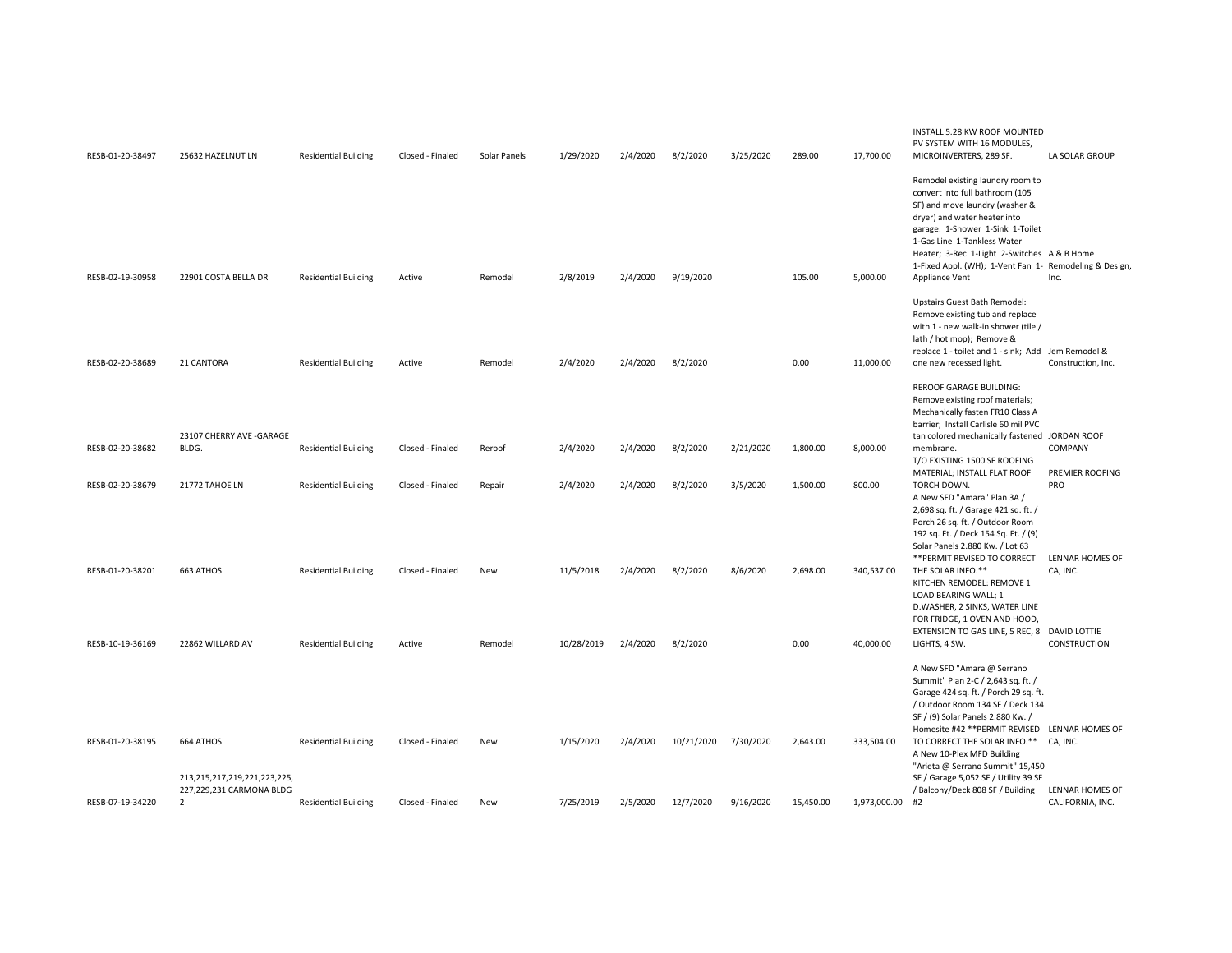| RESB-02-20-38701  | 25141 PIZARRO RD        | <b>Residential Building</b> | Closed - Finaled | Reroof                   | 2/5/2020 | 2/5/2020 | 8/3/2020   | 2/11/2020 | 2,400.00 | 8,960.00  | TEAR OFF EXISTING COMP<br>SHINGLES, REPAIR/REPLACE<br>SHEATHING AS NEEDED, INSTALL<br>30# FELT AND REROOF WITH<br><b>OWNES CORNING COMP</b><br>SHINGLES, APPROX 24 SQUARES<br>APPROX 8,000 SF EXTERIOR NON<br>STRUCTURAL DEMO OF AN<br>EXISTING EXTERIOR ATTACHED<br>LATTICE COVERED TRASH<br>ENCLOSURE AND STORAGE AREA,<br>REMOVE WINDOW AWNINGS,<br>STUCCO, SIDEWALKS AND | <b>Consumer Services</b><br>Roofing<br><b>ADORN</b> |
|-------------------|-------------------------|-----------------------------|------------------|--------------------------|----------|----------|------------|-----------|----------|-----------|------------------------------------------------------------------------------------------------------------------------------------------------------------------------------------------------------------------------------------------------------------------------------------------------------------------------------------------------------------------------------|-----------------------------------------------------|
| COMB-02-20-38709  | 26592 TOWNE CENTRE DR   | <b>Commercial Building</b>  | Closed - Finaled | Demolition               | 2/5/2020 | 2/5/2020 | 8/3/2020   | 3/12/2020 | 8,000.00 | 30,000.00 | LANSCAPING.<br>27.39 ILLUMINATED WALL SIGN                                                                                                                                                                                                                                                                                                                                   | CONSTRUCTION                                        |
| SIGN-02-20-38699  | 23841 EL TORO C         | Sign                        | Active           | Wall Sign                | 2/5/2020 | 2/5/2020 | 8/3/2020   |           | 27.50    | 1,700.00  | FOR "WOK EXPRESS".<br>CHANGE OUT 50 GAL WATER<br>HEATER WITH EXPANSION TANL                                                                                                                                                                                                                                                                                                  | OWNER-BUILDER<br>Water Heaters Only,                |
| RPLMB-02-20-38695 | 20911 CALLE CELESTE     | <b>Residential Plumbing</b> | Closed - Finaled | <b>Water Heater</b>      | 2/5/2020 | 2/5/2020 | 11/28/2020 | 6/1/2020  | 0.00     | 0.00      | (SAME LOCATION).                                                                                                                                                                                                                                                                                                                                                             | Inc.                                                |
| RPLMB-02-20-38731 | 22961 BROADLEAF         | <b>Residential Plumbing</b> | Closed - Finaled | Alteration               | 2/6/2020 | 2/6/2020 | 8/4/2020   | 2/19/2020 | 0.00     | 0.00      | PEX REPIPE - 12 FIXTURES                                                                                                                                                                                                                                                                                                                                                     | SIMPEX REPIPE INC<br>PIPELINE<br><b>RESTORATION</b> |
| RPLMB-02-20-38729 | 26151 VINTAGE WOODS RD  | <b>Residential Plumbing</b> | Closed - Finaled | Alteration               | 2/6/2020 | 2/6/2020 | 8/4/2020   | 2/19/2020 | 0.00     | 0.00      | PEX REPIPE - 12 FIXTURES                                                                                                                                                                                                                                                                                                                                                     | PLUMBING, INC.                                      |
| RESB-02-20-38733  | 9 ODESSA                | <b>Residential Building</b> | Closed - Finaled | Special<br>Investigation | 2/6/2020 | 2/6/2020 | 8/4/2020   | 2/11/2020 | 0.00     | 0.00      | Permit to finalize previously<br>expired Building Permit #RESB-01-<br>17-22363 for a solid roof patio<br>cover, removal of an existing<br>interior wall, minor electrical, and<br>minor plumbing.                                                                                                                                                                            | <b>BND2 Construction</b>                            |
|                   |                         |                             |                  |                          |          |          |            |           |          |           |                                                                                                                                                                                                                                                                                                                                                                              | <b>CALIFORNIA REPIPE</b>                            |
| RPLMB-02-20-38743 | 26082 LORRI DR          | <b>Residential Plumbing</b> | Active           | Alteration               | 2/6/2020 | 2/6/2020 | 8/4/2020   |           | 0.00     | 0.00      | PEX REPIPE - 12 FIXTURES                                                                                                                                                                                                                                                                                                                                                     | SPECIALIST                                          |
|                   |                         |                             |                  |                          |          |          |            |           |          |           | 2nd Floor Infill: Add 166 SF<br>addition to be used as a bedroom<br>and a closet. Remove 2 existing<br>windows and add 2 new windows.<br>3-Rec 2-Lights 2-Switches; 1-                                                                                                                                                                                                       |                                                     |
| RESB-02-20-38721  | 18992 SINGINGWOOD CIR   | <b>Residential Building</b> | Closed - Finaled | Loft                     | 2/6/2020 | 2/6/2020 | 8/4/2020   | 3/31/2020 | 166.00   | 23,500.00 | Mech Alt. (Duct Extension).                                                                                                                                                                                                                                                                                                                                                  | The Loftcrafters, Inc.                              |
| RPLMB-02-20-38739 | 21372 AVENIDA MANANTIAL | <b>Residential Plumbing</b> | Closed - Finaled | Alteration               | 2/6/2020 | 2/6/2020 | 8/4/2020   | 2/19/2020 | 0.00     | 0.00      | PEX REPIPE - 12 FIXTURES                                                                                                                                                                                                                                                                                                                                                     | Integrity Repipe, Inc.                              |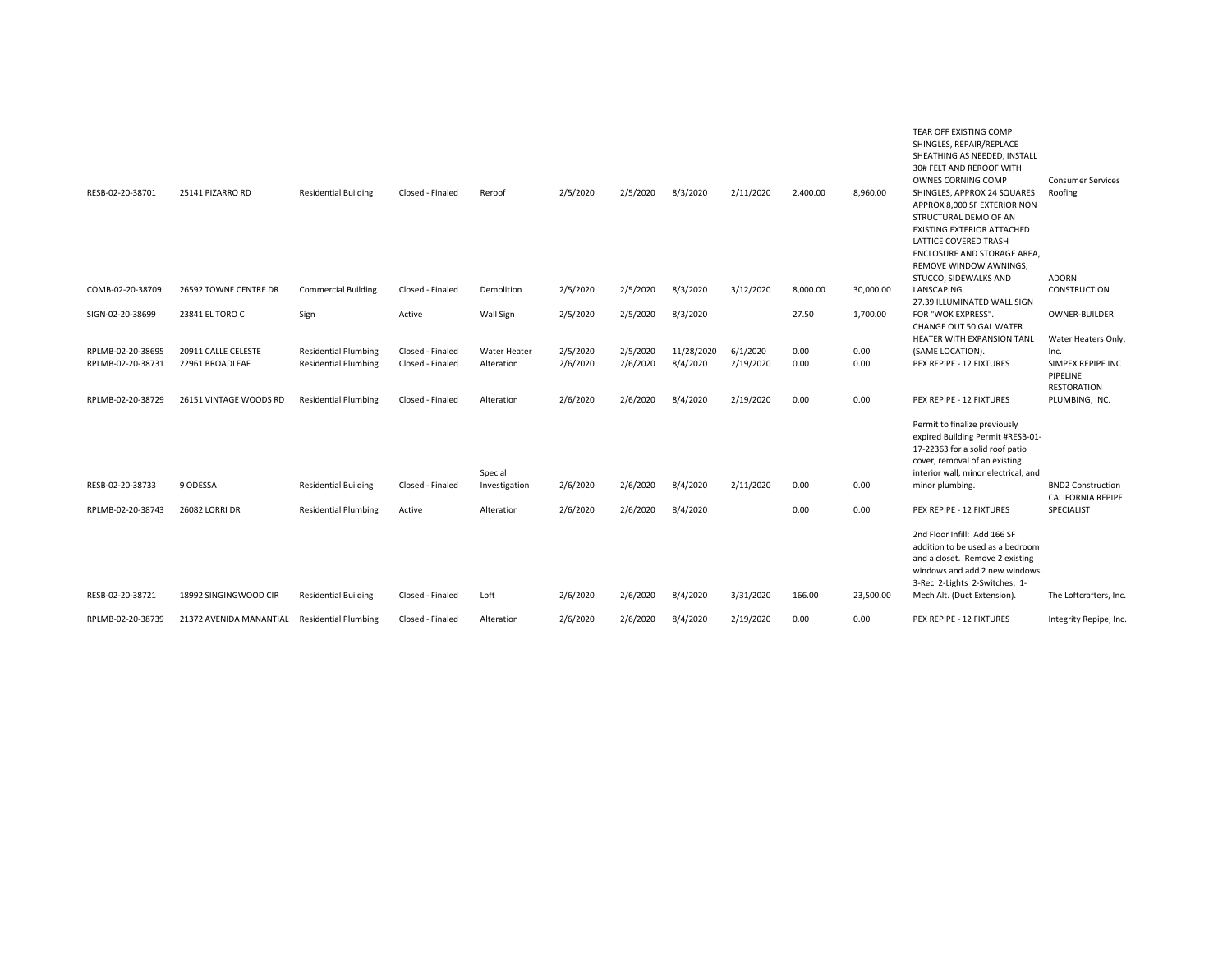| COMB-11-19-36412  | 80 EMPIRE DR           | <b>Commercial Building</b>    | Closed - Finaled | Trash Enclosure       | 11/8/2019 | 2/6/2020 | 8/4/2020 | 8/19/2020 | 408.00   | 20,000.00 | enclosure will be expanded to a<br>total of 408 SF in order to house<br>both the trash bin and the new<br>generator. Also includes a new<br>concrete pad inside the enclosure,<br>new curb, and a relocated parking<br>stall. The existing enclosure's<br>existing solid roof cover will be<br>removed. Also includes 28 LF of 5'<br>high louvered screening on top of<br>portion of new enclosure wall<br>along Bake Pkwy. *PLEASE NOTE:<br>GENERATOR AND ALL ELECTRICAL<br>UNDER SEPARATE PERMIT<br>EP#35879*                                                                                                        | J A STOWELL<br><b>CONSTRUCTION INC</b> |
|-------------------|------------------------|-------------------------------|------------------|-----------------------|-----------|----------|----------|-----------|----------|-----------|------------------------------------------------------------------------------------------------------------------------------------------------------------------------------------------------------------------------------------------------------------------------------------------------------------------------------------------------------------------------------------------------------------------------------------------------------------------------------------------------------------------------------------------------------------------------------------------------------------------------|----------------------------------------|
|                   |                        |                               |                  |                       |           |          |          |           |          |           | <b>GAS STATION UNDERGROUND</b><br>ALTERATION FOR "CIRCLE K":<br>REMOVE AND REPLACE 2<br>UNDERGROUND FUEL TANKS,<br>CONCRETE SLAB, METAL COVERS<br>AND ALL ASSOCIATED PIPING AND<br>ELECTRICAL CONDUITS; INSTALL<br>SHORING (IF NECESSARY) IN<br>ORDER TO REMOVE<br>UNDERGROUND STORAGE TANKS<br>(If shoring necessary, will be under<br>separate permit-SEE BP#39166);<br>REMOVE AND REPLACE EXISTING<br><b>VENT RISERS AND PIPING;</b><br>REMOVE AND REPLACE EXISTING<br>CONCRETE DISPENSER ISLANDS<br>AND GASOLINE DISPENSERS,<br>VAPOR RECOVERY, CARBON<br>CANISTER VAPOR POLISHING<br>UNIT, GAURD POST, DRIVE SLAB |                                        |
| COMB-10-19-35762  | 21721 LAKE FOREST DR   | <b>Commercial Building</b>    | Active           | Tenant<br>Improvement | 10/9/2019 | 2/6/2020 | 8/4/2020 |           | 3,600.00 | 45,000.00 | AND ALL OTHER REQUIRED<br>EQUIPMENT AS NEEDED.<br>CHANGE OUT 5T AC IN LEFT YARD<br>AND 60K BTU FURNACE IN<br>GARAGE (BOTH IN SAME                                                                                                                                                                                                                                                                                                                                                                                                                                                                                      | TLM Petro Labor Force                  |
| RMECH-02-20-38744 | <b>49 MONSERRAT PL</b> | <b>Residential Mechanical</b> | Closed - Finaled | Air Conditioner       | 2/6/2020  | 2/6/2020 | 8/4/2020 | 3/16/2020 | 0.00     | 0.00      | LOCATION) WITH COIL AND<br>DISCONNECT.<br>REPLACE 40 GALLON WATER<br>HEATER @ EXISTING EXTERIOR                                                                                                                                                                                                                                                                                                                                                                                                                                                                                                                        | WHITE MECHANICAL<br><b>INC</b>         |
| RPLMB-02-20-38720 | 319 CHAUMONT CIR       | <b>Residential Plumbing</b>   | Closed - Finaled | <b>Water Heater</b>   | 2/6/2020  | 2/6/2020 | 8/4/2020 | 3/6/2020  | 0.00     | 0.00      | PATIO LOCATION<br>TEMP. 200A POWER POLE FOR A<br><b>CONSTRUCTION SITE (BALDWIN &amp;</b>                                                                                                                                                                                                                                                                                                                                                                                                                                                                                                                               | OWNER/BUILDER                          |
| CELEC-02-20-38737 | 5387.50 HERITAGE OAK   | <b>Commercial Electrical</b>  | Closed - Finaled | Meter                 | 2/6/2020  | 2/6/2020 | 8/4/2020 | 2/10/2020 | 0.00     | 0.00      | SONS - PORTOLA NORTH EAST<br>TRACT)                                                                                                                                                                                                                                                                                                                                                                                                                                                                                                                                                                                    | <b>POWER PLUS</b>                      |

Enclosure for Emergency Back-Up Electrical Generator at "Mosaic Labs": The existing trash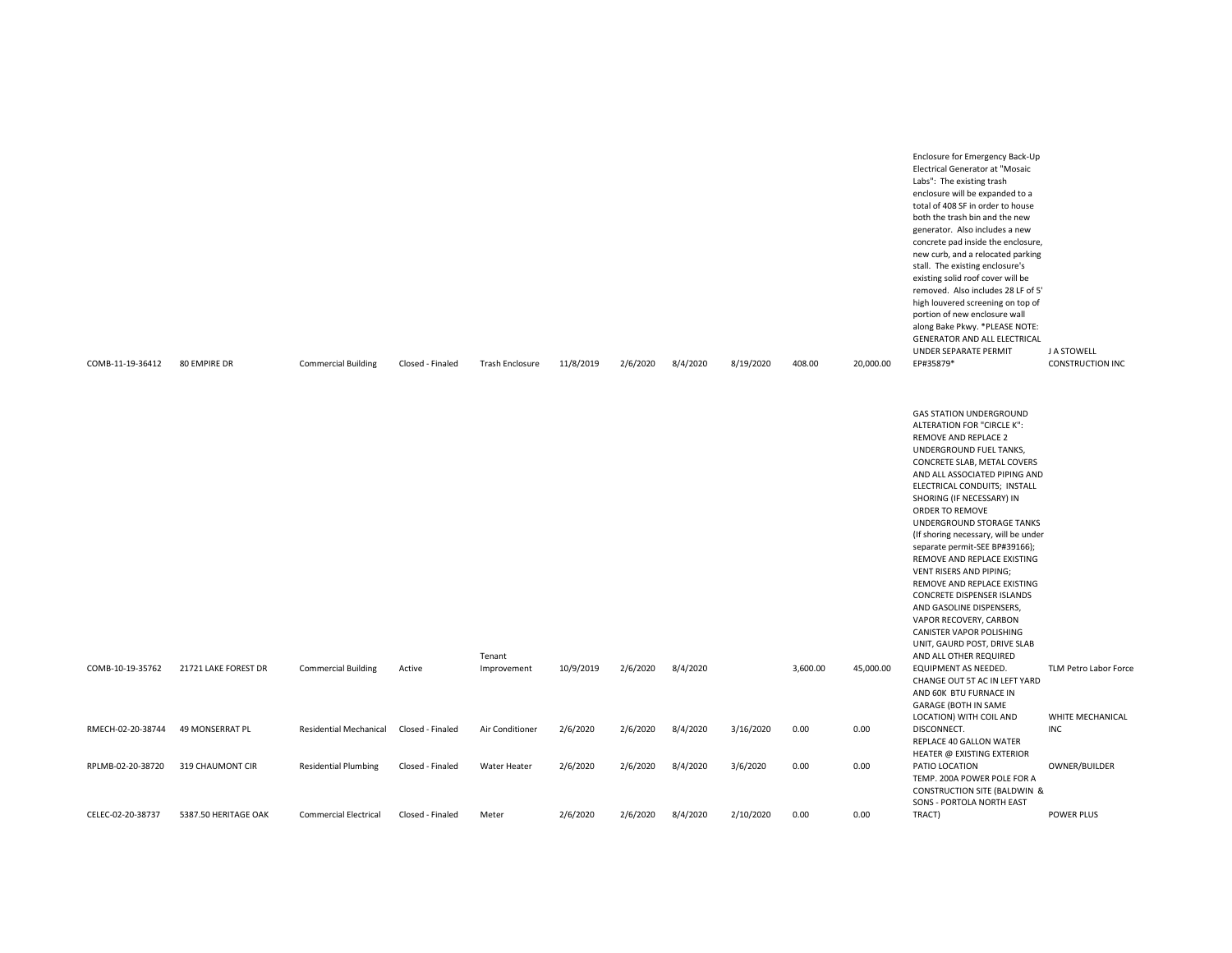| COMB-08-19-34892  | 20162 WINDROW DR       | <b>Commercial Building</b>    | Active           | Tenant<br>Improvement | 8/27/2019  | 2/6/2020  | 8/4/2020   |           | 1,900.00 | 250,000.00 | (ROLL PLANS) REMOVE (8)<br><b>EXISTING PARKING STALLS TO</b><br>INSTALLATION 134 LF OF 10' MAX<br>HEIGHT VINYL FENCE (open)<br>ENCLOSURE TO SCREEN THE<br>INSTALLATION OF (2) NEW<br>BATTERIES SITTING ON NEW<br><b>CONCRETE PADS WITH AREA</b><br><b>DRAINAGE FOR "APPLIED</b><br>MEDICAL"; (1) OUTLET, (2) POWER<br>APP - 100 KW BATTERY STORAGE<br>SYST FEEDERS, (2) SVC/SWITCH<br>BOARD UP TO 399A, (1) SWITCH<br><b>BOARD CHANGE/ADD.</b><br>** ENCLOSURE WILL BE LOCATED<br>AT REAR OF L202 BUILDING<br>(20162 WINDROW DR); BATTERIES<br>WILL SERVE AND SUPPORT THE<br>EXISTING COGEN SYSTEM.** | DBAC, INC.                                             |
|-------------------|------------------------|-------------------------------|------------------|-----------------------|------------|-----------|------------|-----------|----------|------------|-------------------------------------------------------------------------------------------------------------------------------------------------------------------------------------------------------------------------------------------------------------------------------------------------------------------------------------------------------------------------------------------------------------------------------------------------------------------------------------------------------------------------------------------------------------------------------------------------------|--------------------------------------------------------|
|                   |                        |                               |                  |                       |            |           |            |           |          |            |                                                                                                                                                                                                                                                                                                                                                                                                                                                                                                                                                                                                       |                                                        |
| RPLMB-02-20-38730 | 24105 CINDY LN         | <b>Residential Plumbing</b>   | Active           | Alteration            | 2/6/2020   | 2/6/2020  | 8/4/2020   |           | 0.00     | 0.00       | PEX REPIPE - 12 FIXTURES                                                                                                                                                                                                                                                                                                                                                                                                                                                                                                                                                                              | AMERI-CAL REPIPE<br>AND PLUMBING, INC<br>PIPE IT RIGHT |
| RPLMB-02-20-38760 | 19285 JASPER HILL RD   | <b>Residential Plumbing</b>   | Closed - Finaled | Alteration            | 2/7/2020   | 2/7/2020  | 9/19/2020  | 3/23/2020 | 0.00     | 0.00       | PEX REPIPE: 17 FIXTURES.                                                                                                                                                                                                                                                                                                                                                                                                                                                                                                                                                                              | PLUMBING                                               |
| RESB-02-20-38759  | 21371 AVENIDA AMBIENTE | <b>Residential Building</b>   | Closed - Finaled | Remodel               | 2/7/2020   | 2/7/2020  | 8/5/2020   | 4/29/2020 | 0.00     | 1,500.00   | CHANGE OUT (1) EXISTING<br>HORIZONTAL WINDOW AT<br>MASTER BATHROOM AND FRAME<br>UP TO VERTICAL WINDOW (NO<br>CHANGE IN HEADER).                                                                                                                                                                                                                                                                                                                                                                                                                                                                       | <b>TZ Remodeling</b>                                   |
|                   |                        |                               |                  |                       |            |           |            |           |          |            | (ROLL PLANS) New Commercial                                                                                                                                                                                                                                                                                                                                                                                                                                                                                                                                                                           |                                                        |
| POOL-10-19-36136  | 23021 LAKE CENTER DR   | Combination Pool/Spa          | Closed - Finaled | Commercial            | 10/25/2019 | 2/7/2020  | 8/5/2020   | 7/6/2020  | 539.00   | 48,860.00  | Swimming Pool (456 SF) and<br>Separate Spa (83 SF) for "Hampton Landscape & Design,<br>Inn & Homewood Suites"<br>1-Panel upgrade to 200 amps<br>**Permit revised on 3/13/20 to<br>add 100A sub panel; install NEMA<br>14-50 and NEMA 14-30 outlets for<br>EV chargers in garage; new AC                                                                                                                                                                                                                                                                                                               | <b>Outdoor Concepts</b><br>Inc                         |
| RELEC-02-20-38770 | 23951 CRESCENT RD      | <b>Residential Electrical</b> | Closed - Finaled | Alteration            | 2/7/2020   | 2/7/2020  | 8/5/2020   | 3/17/2020 | 0.00     | 0.00       | disconnect for future AC in side<br>yard**                                                                                                                                                                                                                                                                                                                                                                                                                                                                                                                                                            | OWNER/BUILDER                                          |
| SIGN-02-20-38818  | 26612 TOWNE CENTRE DR  | Sign                          | Active           | Channel Letter        | 2/10/2020  | 2/10/2020 | 8/8/2020   |           | 30.00    | 3,000.00   | INSTALL (2) SETS OF CHANNEL<br>LETTER SIGN FOR (1) SIGN @ 16<br>SF, (1) SIGN @ 13.5 SF                                                                                                                                                                                                                                                                                                                                                                                                                                                                                                                | ULTIMATE ACRYLICS<br><b>LLC</b>                        |
|                   |                        |                               |                  |                       |            |           |            |           |          |            | 6.15 kW; 15 roof-mounted solar<br>modules with 15 micro-inverters;<br>Includes electrical with new load<br>center (125 amps) and the<br>installation of an electric vehicle                                                                                                                                                                                                                                                                                                                                                                                                                           | <b>SUN ENERGY</b>                                      |
| RESB-02-20-38820  | 35 CASPIAN             | <b>Residential Building</b>   | Closed - Finaled | Solar Panels          | 2/10/2020  | 2/10/2020 | 8/8/2020   | 3/11/2020 | 270.00   | 25,000.00  | (EV) outlet in the garage.<br>REPLACE (1) ILLUMINATED WALL                                                                                                                                                                                                                                                                                                                                                                                                                                                                                                                                            | <b>BUILDERS</b><br>MIKE HALE                           |
| SIGN-02-20-38801  | 21701 LAKE FOREST DR   | Sign                          | Closed - Finaled | Channel Letter        | 2/10/2020  | 2/10/2020 | 11/18/2020 | 5/22/2020 | 31.00    | 3,000.00   | SIGNS FOR "7-ELEVEN"<br>Oreste Model Landscape - Unit<br>26/Lot 2 Water Feature, Outdoor                                                                                                                                                                                                                                                                                                                                                                                                                                                                                                              | CONSTRUCTION<br>LENNAR HOMES OF                        |
| RESB-12-19-37307  | 265 SIENA              | <b>Residential Building</b>   | Closed - Finaled | Remodel               | 12/18/2019 | 2/10/2020 | 8/8/2020   | 6/5/2020  | 0.00     | 20,000.00  | Kitchen                                                                                                                                                                                                                                                                                                                                                                                                                                                                                                                                                                                               | CALIFORNIA, INC.                                       |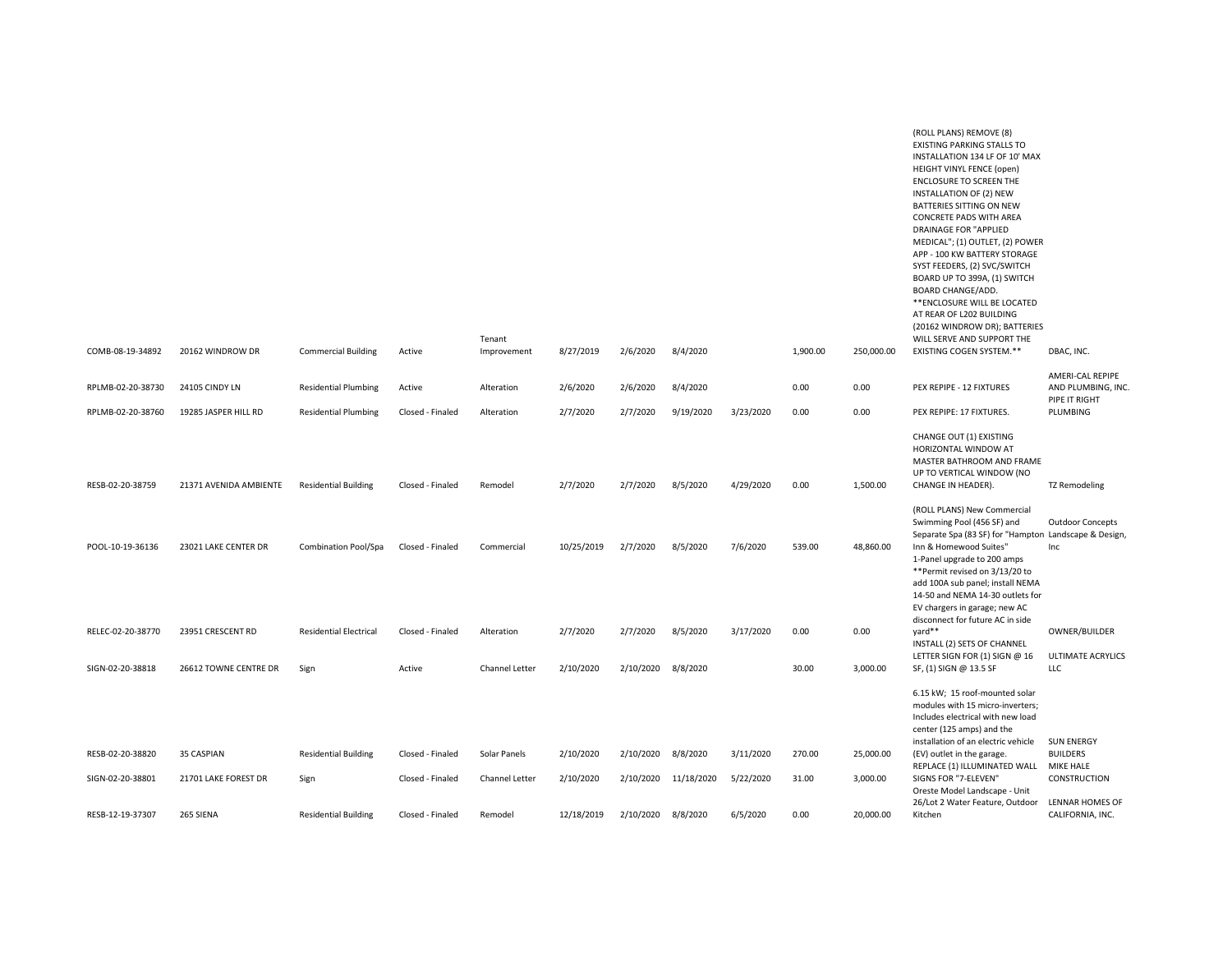| 2/10/2020<br>12,500.00<br>RESB-02-20-38823<br>23802 TEED ST<br><b>Residential Building</b><br>Closed - Finaled<br>Reroof<br>2/10/2020 8/8/2020<br>3/4/2020<br>2,100.00<br>VENT, APPROX 21 SQUARES<br>Construction, Inc.<br>Oreste Model Landscape - Unit<br>25/Lot 2 Gas line to Fire Pit.<br>Outdoor Kitchen, Decorative<br>LENNAR HOMES OF<br>6/5/2020<br>0.00<br>Panels<br>RESB-12-19-37300<br>263 SIENA<br><b>Residential Building</b><br>Closed - Finaled<br>Remodel<br>12/18/2019<br>2/10/2020 11/17/2020<br>35,000.00<br>CALIFORNIA, INC.<br>INSTALL (25) ROOF MOUNTED PV<br>PANELS 10.25 KW (550 SF) WITH<br>MICROINVERTERS. ** PERMIT<br>REVISED ON 2/27/2020 TO<br>CHANGE THE NUMBER OF<br>MODULES TO 21 AND 8.61 KW PV SUN ENERGY<br>2/10/2020<br>2/10/2020 8/8/2020<br>4/23/2020<br>0.00<br>0.00<br>SYSTEM**<br><b>BUILDERS</b><br>RESB-02-20-38819<br>1092 SUMMIT OAK DRIVE<br><b>Residential Building</b><br>Closed - Finaled<br>Solar Panels<br>Electrical for the refacing of three<br>existing illuminated signs for<br><b>Promotion Plus Sign</b><br>CELEC-02-20-38802<br>24571 TRABUCO RD<br><b>Commercial Electrical</b><br>Closed - Finaled<br>2/10/2020<br>2/10/2020 8/8/2020<br>5/15/2020<br>0.00<br>9,200.00<br>"Chevron" gas station.<br>Alteration<br>Company, Inc.<br>Oreste Model Landscape - Unit<br>27/Lot 2 Overhead Structure<br>approximately 48 SF. / Gas Line to LENNAR HOMES OF<br>267 SIENA<br>6/5/2020<br>0.00<br>45,000.00<br>Fire Pit / Outdoor Kitchen<br>CALIFORNIA, INC.<br>RESB-12-19-37309<br><b>Residential Building</b><br>Closed - Finaled<br>Remodel<br>12/18/2019<br>2/10/2020 11/17/2020<br>(ROLL PLANS) 95 SF ADDITION,<br>1,500 SF INTERIOR REMODEL TO A<br>1-STORY SFD, DEMO OF AN<br>EXISTING 2ND FLOOR PATIO/DECK<br>W/EXT STAIRS AND REPLACE WITH<br>A NEW 441 SF ATTACHED PATIO<br>COVER: ADD 95 SF TO NEW GREAT<br>ROOM; DEMO KITCHEN AND<br>RECONFIGURE/REMODEL; DEMO<br>(E) PATIO/2ND FLOOR DECK WITH<br>EXTERIOR STAIRS, REBUILD NEW<br>441 SF ATTACHED PATIO COVER;<br>RELOCATE (E) MASTER BEDRM<br>WALL TO CREATE NEW NOOK,<br>DEMO PORTION OF EXTERIOR<br>WALL @ MASTER BATH AND<br>REBUILD TO ALIGN WITH REAR<br>EXTERIOR ELEVATION, REMODEL<br>MASTER BATH; REMODEL (E)<br>BATHRM #2; REMODEL (E)<br>LAUNDRY TO NEW MUD ROOM;<br><b>ENLARGE AND REMODEL (E)</b><br>BATHRM #3; REMODEL BEDRM #3<br>WALK IN CLOSET. MEP AND<br>WHOLE HOUSE PEX REPIPE<br><b>JONES CUSTOM</b><br>RESB-09-19-35436<br>26171 DEVONSHIRE CT<br><b>Residential Building</b><br>Addition<br>9/23/2019<br>2/10/2020 5/18/2021<br>536.00<br>300,000.00<br>INCLUDED.<br>BUILDERS, INC.<br>Active<br>PEX Repipe (15 fixtures and 3 hose All American Repipe &<br>RPLMB-02-20-38816<br>21482 RUSHFORD DR<br>2/10/2020<br>2/10/2020<br>8/8/2020<br>2/21/2020<br>0.00<br>0.00<br>Plumbing, Inc.<br><b>Residential Plumbing</b><br>Closed - Finaled<br>Alteration<br>bibbs)<br>INSTALL NEMA 14-50 OUTLET FOR |                   |                        |                               |        |            |           |           |          |      |      | TEAR OFF EXISTING ROOF<br>MATERIALS, INSALL SYNTETIC<br>DEFENCE AND REROOF WITH<br>OWENS CORNING COOL<br>DURATION SHINGLES WITH RIDGE Bienek Roofing |                       |
|-------------------------------------------------------------------------------------------------------------------------------------------------------------------------------------------------------------------------------------------------------------------------------------------------------------------------------------------------------------------------------------------------------------------------------------------------------------------------------------------------------------------------------------------------------------------------------------------------------------------------------------------------------------------------------------------------------------------------------------------------------------------------------------------------------------------------------------------------------------------------------------------------------------------------------------------------------------------------------------------------------------------------------------------------------------------------------------------------------------------------------------------------------------------------------------------------------------------------------------------------------------------------------------------------------------------------------------------------------------------------------------------------------------------------------------------------------------------------------------------------------------------------------------------------------------------------------------------------------------------------------------------------------------------------------------------------------------------------------------------------------------------------------------------------------------------------------------------------------------------------------------------------------------------------------------------------------------------------------------------------------------------------------------------------------------------------------------------------------------------------------------------------------------------------------------------------------------------------------------------------------------------------------------------------------------------------------------------------------------------------------------------------------------------------------------------------------------------------------------------------------------------------------------------------------------------------------------------------------------------------------------------------------------------------------------------------------------------------------------------------------------------------------------------------------------------------------------------------------------------------------------------------------------------------------------------------|-------------------|------------------------|-------------------------------|--------|------------|-----------|-----------|----------|------|------|------------------------------------------------------------------------------------------------------------------------------------------------------|-----------------------|
|                                                                                                                                                                                                                                                                                                                                                                                                                                                                                                                                                                                                                                                                                                                                                                                                                                                                                                                                                                                                                                                                                                                                                                                                                                                                                                                                                                                                                                                                                                                                                                                                                                                                                                                                                                                                                                                                                                                                                                                                                                                                                                                                                                                                                                                                                                                                                                                                                                                                                                                                                                                                                                                                                                                                                                                                                                                                                                                                                 |                   |                        |                               |        |            |           |           |          |      |      |                                                                                                                                                      |                       |
|                                                                                                                                                                                                                                                                                                                                                                                                                                                                                                                                                                                                                                                                                                                                                                                                                                                                                                                                                                                                                                                                                                                                                                                                                                                                                                                                                                                                                                                                                                                                                                                                                                                                                                                                                                                                                                                                                                                                                                                                                                                                                                                                                                                                                                                                                                                                                                                                                                                                                                                                                                                                                                                                                                                                                                                                                                                                                                                                                 |                   |                        |                               |        |            |           |           |          |      |      |                                                                                                                                                      |                       |
|                                                                                                                                                                                                                                                                                                                                                                                                                                                                                                                                                                                                                                                                                                                                                                                                                                                                                                                                                                                                                                                                                                                                                                                                                                                                                                                                                                                                                                                                                                                                                                                                                                                                                                                                                                                                                                                                                                                                                                                                                                                                                                                                                                                                                                                                                                                                                                                                                                                                                                                                                                                                                                                                                                                                                                                                                                                                                                                                                 |                   |                        |                               |        |            |           |           |          |      |      |                                                                                                                                                      |                       |
|                                                                                                                                                                                                                                                                                                                                                                                                                                                                                                                                                                                                                                                                                                                                                                                                                                                                                                                                                                                                                                                                                                                                                                                                                                                                                                                                                                                                                                                                                                                                                                                                                                                                                                                                                                                                                                                                                                                                                                                                                                                                                                                                                                                                                                                                                                                                                                                                                                                                                                                                                                                                                                                                                                                                                                                                                                                                                                                                                 |                   |                        |                               |        |            |           |           |          |      |      |                                                                                                                                                      |                       |
|                                                                                                                                                                                                                                                                                                                                                                                                                                                                                                                                                                                                                                                                                                                                                                                                                                                                                                                                                                                                                                                                                                                                                                                                                                                                                                                                                                                                                                                                                                                                                                                                                                                                                                                                                                                                                                                                                                                                                                                                                                                                                                                                                                                                                                                                                                                                                                                                                                                                                                                                                                                                                                                                                                                                                                                                                                                                                                                                                 |                   |                        |                               |        |            |           |           |          |      |      |                                                                                                                                                      |                       |
|                                                                                                                                                                                                                                                                                                                                                                                                                                                                                                                                                                                                                                                                                                                                                                                                                                                                                                                                                                                                                                                                                                                                                                                                                                                                                                                                                                                                                                                                                                                                                                                                                                                                                                                                                                                                                                                                                                                                                                                                                                                                                                                                                                                                                                                                                                                                                                                                                                                                                                                                                                                                                                                                                                                                                                                                                                                                                                                                                 |                   |                        |                               |        |            |           |           |          |      |      |                                                                                                                                                      |                       |
|                                                                                                                                                                                                                                                                                                                                                                                                                                                                                                                                                                                                                                                                                                                                                                                                                                                                                                                                                                                                                                                                                                                                                                                                                                                                                                                                                                                                                                                                                                                                                                                                                                                                                                                                                                                                                                                                                                                                                                                                                                                                                                                                                                                                                                                                                                                                                                                                                                                                                                                                                                                                                                                                                                                                                                                                                                                                                                                                                 |                   |                        |                               |        |            |           |           |          |      |      |                                                                                                                                                      |                       |
|                                                                                                                                                                                                                                                                                                                                                                                                                                                                                                                                                                                                                                                                                                                                                                                                                                                                                                                                                                                                                                                                                                                                                                                                                                                                                                                                                                                                                                                                                                                                                                                                                                                                                                                                                                                                                                                                                                                                                                                                                                                                                                                                                                                                                                                                                                                                                                                                                                                                                                                                                                                                                                                                                                                                                                                                                                                                                                                                                 | RELEC-02-20-38814 | 1522 VIEJO RIDGE DRIVE | <b>Residential Electrical</b> | Active | Alteration | 2/10/2020 | 2/10/2020 | 8/8/2020 | 0.00 | 0.00 | EV CHARGER IN GARAGE.                                                                                                                                | A-Home Services, Inc. |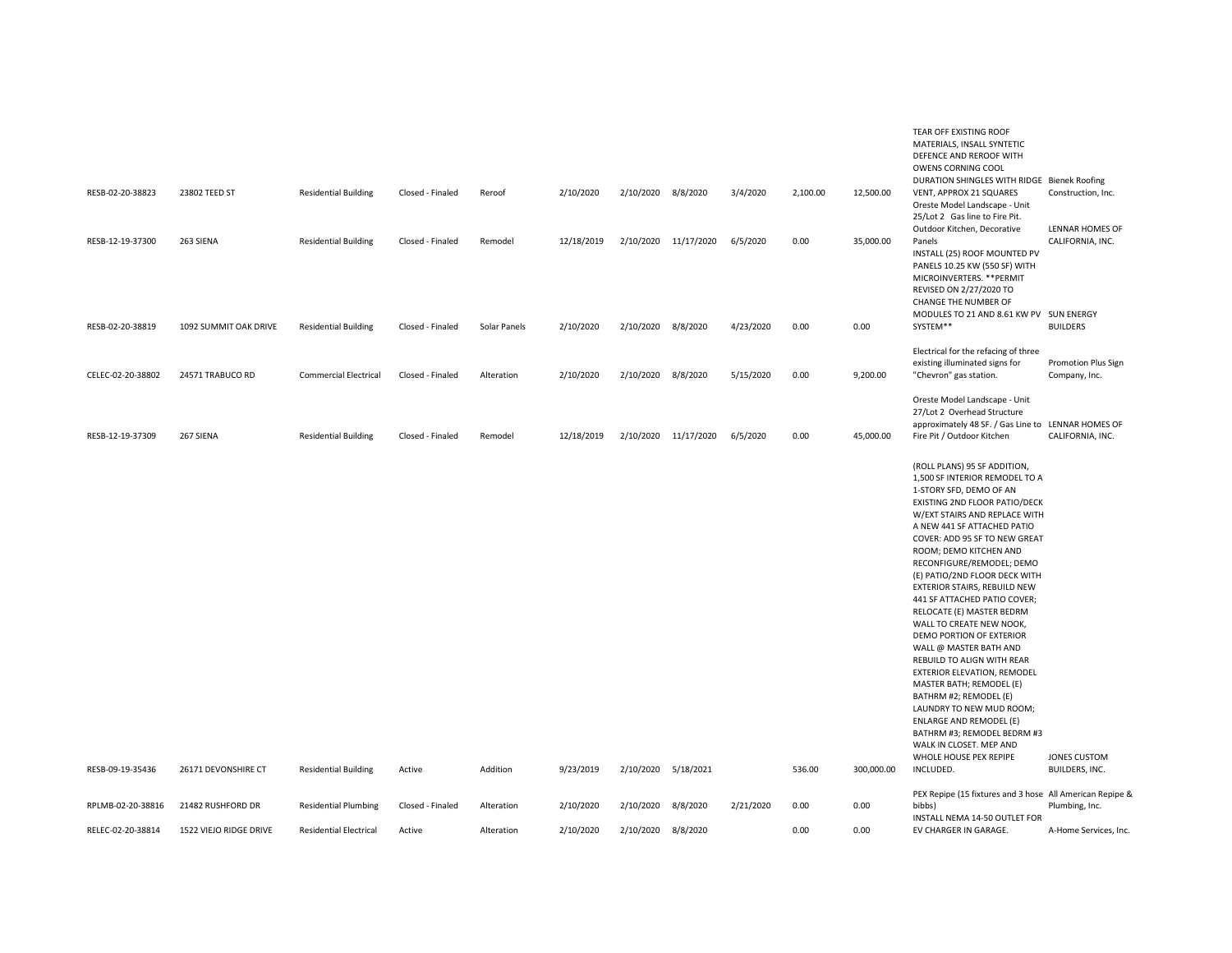|                                        |                                               |                                                              |                            |                       |                        |                                 |                      |           |              |              | (ROLL PLANS) 718 SF INTERIOR TI<br>TO AN EXISTING<br>MANUFACTURING SPACE FOR<br>"APPLIED MEDICAL" - BUILDING<br>L202. INSTALL MOBILE SHELVING<br>WITH MAX HEIGHT OF 6'-6";<br>INSTALL ELECTRICAL, PLUMBING,<br>AND ROOFTOP EQUIPMENT IN<br>PREP FOR NEW CERAMICS LAB<br>AND EQUIPMENT; (1) OUTLET, (2)<br>POWER APP UP TO 1 HP, (1) UP TO |                                                           |
|----------------------------------------|-----------------------------------------------|--------------------------------------------------------------|----------------------------|-----------------------|------------------------|---------------------------------|----------------------|-----------|--------------|--------------|-------------------------------------------------------------------------------------------------------------------------------------------------------------------------------------------------------------------------------------------------------------------------------------------------------------------------------------------|-----------------------------------------------------------|
| COMB-08-19-34634                       | 20162 WINDROW DRIVE L202 Commercial Building  |                                                              | Closed - Finaled           | Tenant<br>Improvement | 8/13/2019              | 2/10/2020 8/8/2020              |                      | 6/30/2020 | 718.00       | 15,000.00    | 50 HP; (1) VENT FAN, (1) VENT<br>SYSTEM; (2) SINKS.<br>4.9 kW; 14 roof-mounted solar<br>modules with 14 micro-inverters;                                                                                                                                                                                                                  | DBAC, INC.                                                |
| RESB-02-20-38817                       | 26146 EMYVALE CT                              | <b>Residential Building</b>                                  | Closed - Finaled           | Solar Panels          | 2/10/2020              | 2/10/2020                       | 8/8/2020             | 3/9/2020  | 334.00       | 15,400.00    | Includes electrical.                                                                                                                                                                                                                                                                                                                      | Cira Energy, Inc.                                         |
| RMECH-02-20-38821<br>RPLMB-02-20-38808 | 24912 PASEO ARBOLEDA<br>24911 VILLAGE WOOD LN | <b>Residential Mechanical</b><br><b>Residential Plumbing</b> | Closed - Finaled<br>Active | Alteration<br>Repair  | 2/10/2020<br>2/10/2020 | 2/10/2020<br>2/10/2020 8/8/2020 | 8/8/2020             | 3/13/2020 | 0.00<br>0.00 | 0.00<br>0.00 | CHANGE OUT (1) 4 TON A/C UNIT,<br>EVAP COOLER, (1) 80K BTU FAU<br>AND COIL. REPLACEMENTS WILL<br>BE IN SAME LOCATION.<br>1-Sewer Repair / Install Cleanout<br>Oreste Model Landscape - Unit                                                                                                                                               | Lewis Air Services, Inc.<br>VIP Sewer & Drain<br>Services |
| RESB-12-19-37310                       | 269 SIENA                                     | <b>Residential Building</b>                                  | Closed - Finaled           | Remodel               | 12/18/2019             |                                 | 2/10/2020 11/17/2020 | 6/5/2020  | 0.00         | 50,000.00    | 28/Lot 2 Spa (Under Separate<br>Permit), Gas Line to Fire Pit,<br>Outdoor Kitchen                                                                                                                                                                                                                                                         | LENNAR HOMES OF<br>CALIFORNIA, INC.                       |
| RMECH-02-20-38845                      | 19832 HIGHRIDGE WAY                           | <b>Residential Mechanical</b>                                | Closed - Finaled           | Air Conditioner       | 2/11/2020              | 2/11/2020                       | 8/9/2020             | 3/4/2020  | 0.00         | 0.00         | CHANGE OUT 3T AC IN SIDE YARD<br>AND 60K BTU FURNACE IN ATTIC<br>(BOTH IN SAME LOCATION) WITH<br>COIL. ** CONTRACTOR MUST BE<br>AVAILABLE AT SITE INSPECTION<br>AND MUST PROVIDE AND SETUP<br>LADDERS OF APPROPRIATE SIZE<br>AND STRENGTH AT TIME OF<br>INSPECTION**                                                                      | <b>ALISO AIR</b>                                          |
|                                        |                                               |                                                              |                            |                       |                        |                                 |                      |           | 0.00         |              | INSTALL A NEW CLEANOUT FOR                                                                                                                                                                                                                                                                                                                | ROOTER HERO                                               |
| RPLMB-02-20-38838                      | 21942 SAGEBRUSH CIR                           | <b>Residential Plumbing</b>                                  | Closed - Finaled           | Alteration            | 2/11/2020              | 2/11/2020                       | 8/9/2020             | 2/19/2020 |              | 0.00         | THE SEWER LINE IN FORNT YARD.<br>PEX REPIPE - 11 FIXTURES, 2 HOSE CALIFORNIA REPIPE                                                                                                                                                                                                                                                       | PLUMBING                                                  |
| RPLMB-02-20-38840                      | 21365 AUTUMNWOOD                              | <b>Residential Plumbing</b>                                  | Active                     | Alteration            | 2/11/2020              | 2/11/2020                       | 8/9/2020             |           | 0.00         | 0.00         | <b>BIBBS</b><br>CHANGE OUT A 75 GAL WATER<br>HEATER IN GARAGE (SAME<br>LOCATION) WITH EXPANSION                                                                                                                                                                                                                                           | SPECIALIST                                                |
| RPLMB-02-20-38844                      | 19372 JASPER HILL RD                          | <b>Residential Plumbing</b>                                  | Closed - Finaled           | Water Heater          | 2/11/2020              | 2/11/2020                       | 8/9/2020             | 3/23/2020 | 0.00         | 0.00         | TANK.<br>Kitchen Remodel: 1-Sink 1-Water<br>Line for Ice Maker 1-Move<br>Existing Gas Line; 8-Rec 5-Lights                                                                                                                                                                                                                                | <b>OWNER-BUILDER</b>                                      |
| RESB-02-20-38836                       | 21466 KIRKWALL LN                             | <b>Residential Building</b>                                  | Closed - Finaled           | Remodel               | 2/11/2020              | 2/11/2020                       | 8/9/2020             | 4/27/2020 | 0.00         | 0.00         | 1-Switch                                                                                                                                                                                                                                                                                                                                  | OWNER/BUILDER                                             |
| RESB-01-20-38407                       | 165 DENALI                                    | <b>Residential Building</b>                                  | Closed - Finaled           | New                   | 1/23/2020              |                                 | 2/12/2020 8/10/2020  | 9/21/2020 | 1,919.00     | 323,551.00   | A New SFD, "Castellon @ Serrano<br>Summit" Model / Plan 1C / 1,919<br>SF / Garage 479 SF / Porch 23 SF /<br>(8) Solar Panels 2.44/2.56 Kw /Lot<br>19 ** permit revised on 9/4/20 to LENNAR HOMES OF<br>reflect the correct solar info**                                                                                                   | CALIFORNIA, INC.                                          |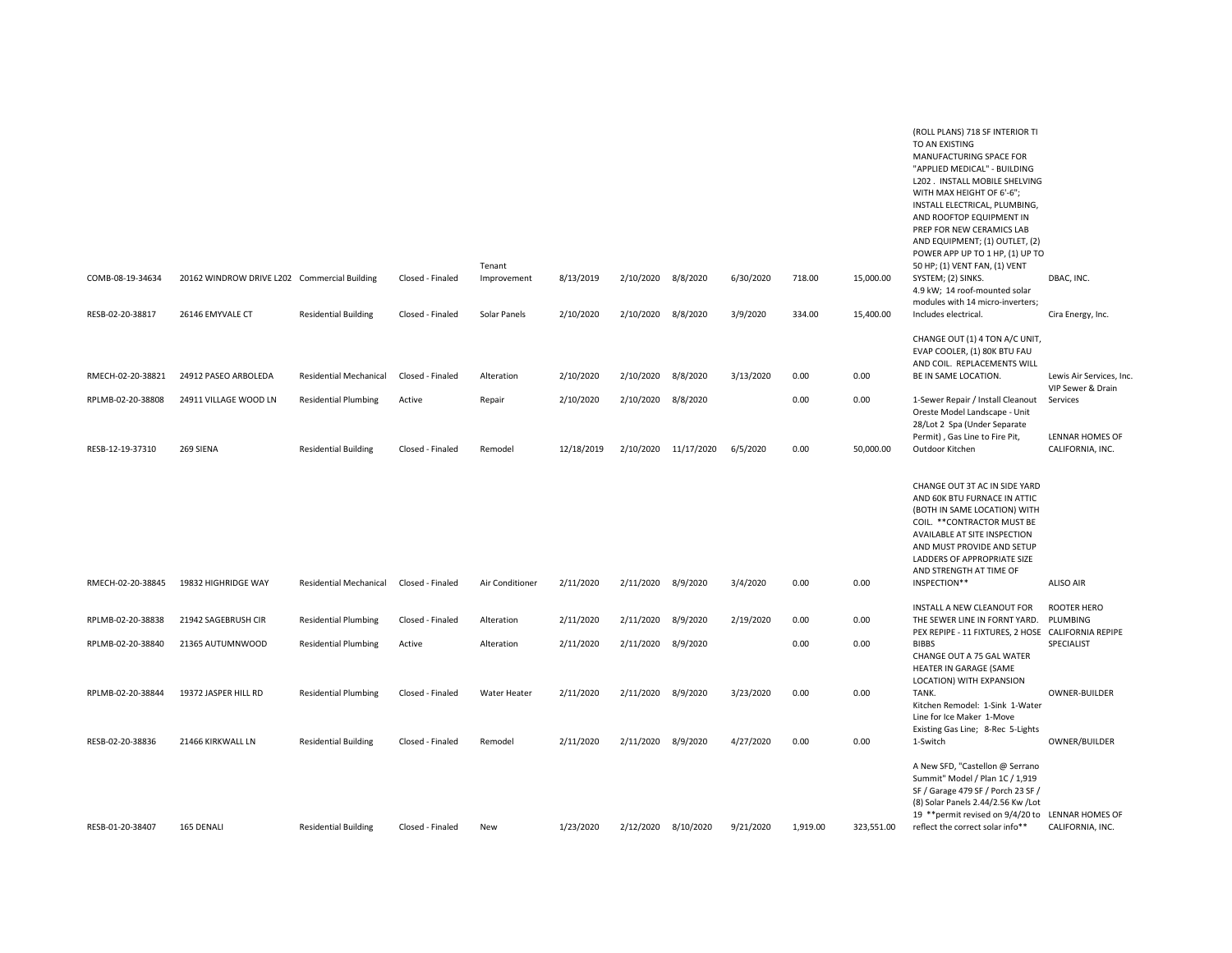| RESB-01-20-38409  | 173 DENALI                          | <b>Residential Building</b> | Closed - Finaled | New                   | 1/23/2020  | 2/12/2020 8/10/2020 |                      | 9/21/2020 | 2,207.00 | 366,621.00 | A New SFD, "Castellon @ Serrano<br>Summit" Plan 2A / 2,207 SF /<br>Garage 435 SF / Deck 99 SF / (8)<br>Solar Panels 2.44/2.56 Kw / Lot 15<br>** permit revised on 9/4/20 to<br>reflect the correct solar info**<br>A New 3 Story SFD, "Castellon @<br>Serrano Summit" Plan 3A / 2,756<br>SF / Garage 420 SF / 2nd. Floor<br>Deck 150 SF / 3rd. Floor Deck 152<br>SF / (10) Solar Panels 2.745 Kw / | LENNAR HOMES OF<br>CALIFORNIA, INC.<br>LENNAR HOMES OF |
|-------------------|-------------------------------------|-----------------------------|------------------|-----------------------|------------|---------------------|----------------------|-----------|----------|------------|----------------------------------------------------------------------------------------------------------------------------------------------------------------------------------------------------------------------------------------------------------------------------------------------------------------------------------------------------------------------------------------------------|--------------------------------------------------------|
| RESB-01-20-38410  | 169 DENALI                          | <b>Residential Building</b> | Void             | New                   | 1/23/2020  | 2/12/2020 8/10/2020 |                      | 5/8/2020  | 2,756.00 | 454,440.00 | Lot 17                                                                                                                                                                                                                                                                                                                                                                                             | CALIFORNIA, INC.                                       |
| RESB-12-19-36871  | 153 DENALI                          | <b>Residential Building</b> | Closed - Finaled | Remodel               | 12/2/2019  | 2/12/2020 8/10/2020 |                      | 6/23/2020 | 0.00     | 15,000.00  | Castellon Model Landscape, Plan<br>2, Unit #25 / Fire Table with Gas<br>Line, Outdoor Kitchen 38 sq. ft.                                                                                                                                                                                                                                                                                           | LENNAR HOMES OF<br>CALIFORNIA, INC.                    |
| COMB-01-20-38254  | 19701 DA VINCI                      | <b>Commercial Building</b>  | Closed - Finaled | Tenant<br>Improvement | 1/17/2020  | 2/12/2020 8/10/2020 |                      | 2/26/2020 | 0.00     | 50,000.00  | Remove and replace 6 rooftop<br>package units (60 tons each) with<br>new like-in-kind units (same<br>height / similar weight / same<br>locations); using existing curbs.                                                                                                                                                                                                                           | <b>EMCOR MESA ENERGY</b><br>SYSTEMS, INC.              |
| RESB-02-20-38865  | 21261-21277 BEACHWOOD<br>WAY        | <b>Residential Building</b> | Closed - Finaled | Reroof                | 2/12/2020  | 2/12/2020 8/10/2020 |                      | 9/1/2020  | 5,300.00 | 23,000.00  | TEAR OFF EXISTING ROOF<br>MATERIALS, REPAIR/REPLACE<br>SHEATHING AS NEEDED, INSTALL<br>15# FELT, AND REROOF WITH<br>CLASS "A" SHINGLES, 53 SQUARES. MIDWEST ROOFING<br>CRRC# 0676-0096                                                                                                                                                                                                             | CO., INC.                                              |
| RESB-01-20-38469  | 235/237 SIENA                       | <b>Residential Building</b> | Closed - Finaled | New                   | 1/8/2020   |                     | 2/12/2020 11/22/2020 | 9/22/2020 | 3,887.00 | 515,554.00 | A New MFD Duplex Townhome<br>"Oreste" Plan 1C-2C / 3,887 SF /<br>Garage 900 SF / 25 SF Covered<br>Entry / 114 SF Covered Parking /<br>21 SF Utility / Homesite # 11-12                                                                                                                                                                                                                             | LENNAR HOMES OF<br>CALIFORNIA, INC.                    |
| RESB-01-20-38460  | 223/225 SIENA                       | <b>Residential Building</b> | Closed - Finaled | New                   | 1/8/2020   | 2/12/2020 12/7/2020 |                      | 9/22/2020 | 3,887.00 | 515,554.00 | A New MFD Duplex Townhome<br>"Oreste" Plan 1BR-2BR / 3,887 SF /<br>Garage 900 SF / 36 SF Covered<br>Entry / 114 SF Covered Parking /<br>21 SF Utility / Homesite # 5-6<br>A New MFD Duplex Townhome<br>"Oreste" Plan 3C-4C / 4593 SF /                                                                                                                                                             | <b>LENNAR HOMES OF</b><br>CALIFORNIA, INC.             |
| RESB-01-20-38463  | 231/233 SIENA                       | <b>Residential Building</b> | Closed - Finaled | New                   | 1/8/2020   | 2/12/2020 12/1/2020 |                      | 10/2/2020 | 4,593.00 | 615,800.00 | Garage 896 SF / 226 SF Covered<br>Entry / 282 SF 2nd. & 3rd. Floor<br>Deck / 25 SF Utility / Home Site # 9- LENNAR HOMES OF<br>10                                                                                                                                                                                                                                                                  | CALIFORNIA, INC.                                       |
| RMECH-02-20-38873 | 24261 ONTARIO LN                    | Residential Mechanical      | Closed - Finaled | Air Conditioner       | 2/12/2020  | 2/12/2020 8/10/2020 |                      | 2/27/2020 | 0.00     | 0.00       | CHANGE OUT 3T AC IN SIDE YARD<br>AND 60K BTU FURNACE IN CLOSET<br>(BOTH IN SAME LOCATION) WITH MCMASTER HEATING<br>COIL, DISCONNECT AND<br>DUCTWORK.<br>A New Welcome Home<br>Center/Sales Trailer for "Covera",                                                                                                                                                                                   | & AIR CONDITIONING<br><b>INC</b>                       |
| COMB-12-19-37291  | 372 BELLVER home cntr/sales<br>trai | <b>Commercial Building</b>  | Closed - Finaled | New                   | 12/18/2019 | 2/12/2020           | 8/10/2020            | 6/5/2020  | 2,160.00 | 50,000.00  | "Arieta", & "Oreste" P-M-E 2,160<br>SF                                                                                                                                                                                                                                                                                                                                                             | LENNAR HOMES OF<br>CALIFORNIA, INC.                    |
|                   |                                     |                             |                  |                       |            |                     |                      |           |          |            |                                                                                                                                                                                                                                                                                                                                                                                                    |                                                        |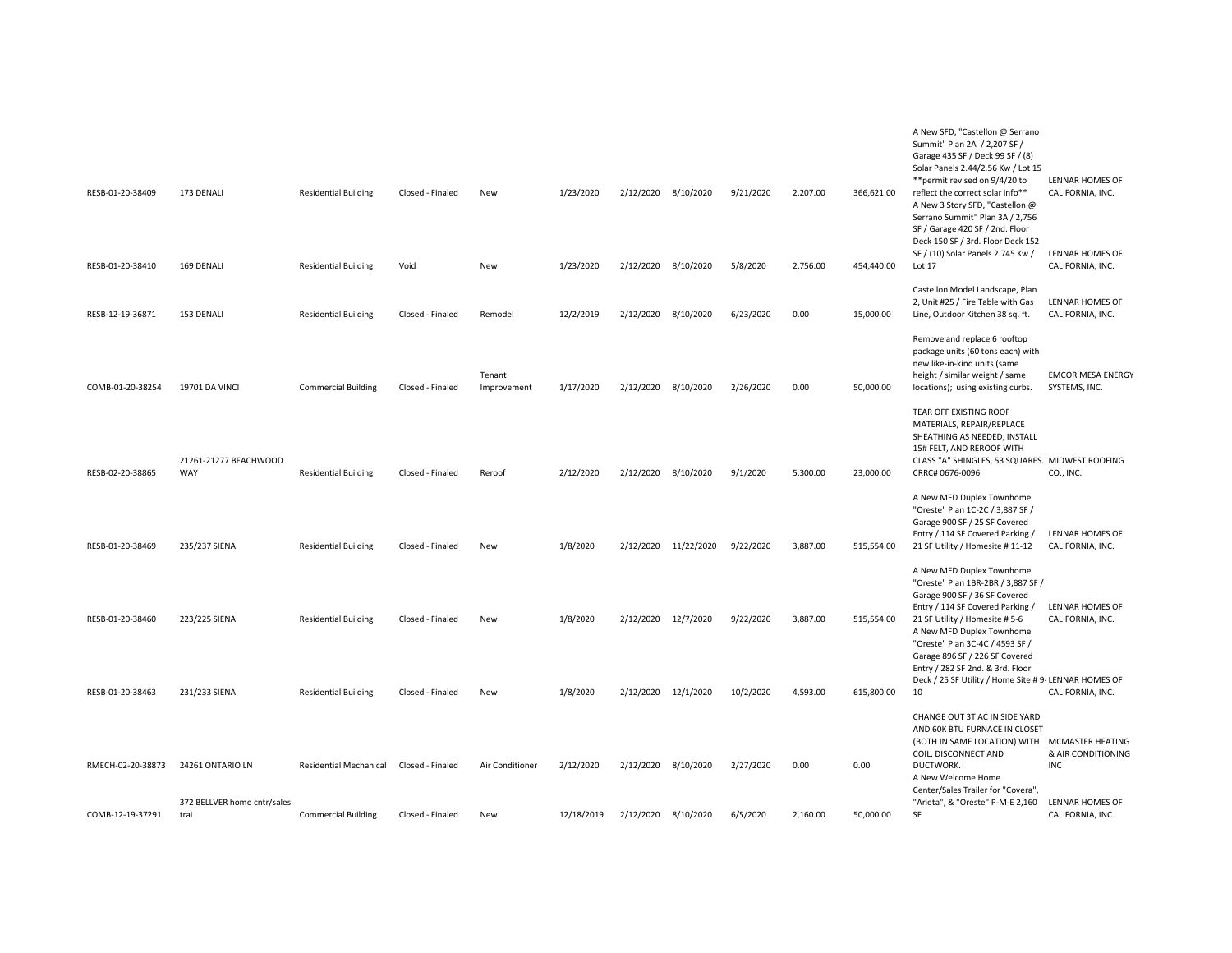| RESB-01-20-38411                       | 171 DENALI                                | <b>Residential Building</b>                                | Void                                 | New                      | 1/23/2020              | 2/12/2020              | 8/10/2020              | 5/8/2020               | 2,756.00     | 454,440.00   | A New 3 Story SFD, "Castellon @<br>Serrano Summit" Plan 3C / 2,756<br>SF / Garage 420 SF / 2nd. Floor<br>Deck 150 SF / 3rd. Floor Deck 152<br>SF / (10) Solar Panels 2.745 Kw<br>/Lot 16                                                                                                                                     | LENNAR HOMES OF<br>CALIFORNIA, INC.     |
|----------------------------------------|-------------------------------------------|------------------------------------------------------------|--------------------------------------|--------------------------|------------------------|------------------------|------------------------|------------------------|--------------|--------------|------------------------------------------------------------------------------------------------------------------------------------------------------------------------------------------------------------------------------------------------------------------------------------------------------------------------------|-----------------------------------------|
|                                        |                                           |                                                            |                                      |                          |                        |                        |                        |                        |              |              | PEX REPIPE: 14 FIXTURES AND 2                                                                                                                                                                                                                                                                                                |                                         |
| RPLMB-02-20-38864<br>RPLMB-02-20-38878 | <b>4 SALINAS</b><br>22261 BRITTLEWOOD CIR | <b>Residential Plumbing</b><br><b>Residential Plumbing</b> | Closed - Finaled<br>Closed - Finaled | Alteration<br>Alteration | 2/12/2020<br>2/12/2020 | 2/12/2020<br>2/12/2020 | 8/10/2020<br>8/10/2020 | 4/14/2020<br>2/13/2020 | 0.00<br>0.00 | 0.00<br>0.00 | HOSE BIBS.<br>PEX REPIPE - 18 FIXTURES                                                                                                                                                                                                                                                                                       | OWNER-BUILDER<br>REPIPE 1               |
|                                        |                                           |                                                            |                                      |                          |                        |                        |                        |                        |              |              | 2-Heat Pump Changeouts (3 tons<br>each, both in same left side yard<br>locations), 2-Coils and 2-Air<br>Handler Unit Changeouts (in same<br>attic and garage locations).<br>**CONTRACTOR SHOULD BE<br>AVAILABLE AT SITE AND MUST<br>HAVE LADDER OF APPROPRIATE<br>SIZE AND STRENGTH SETUP FOR<br>ATTIC ACCESS AT THE TIME OF |                                         |
| RMECH-02-20-38867                      | 8 SANTA MARIA                             | Residential Mechanical                                     | Active                               | Alteration               | 2/12/2020              | 2/12/2020              | 8/10/2020              |                        | 0.00         | 0.00         | INPSECTION**<br>INSTALL 4.095 KW ROOF<br>MOUNTED PV SYSTEM WITH 13                                                                                                                                                                                                                                                           | Tactical Air, Inc.                      |
| RESB-02-20-38877                       | 5472 HERITAGE OAK                         | <b>Residential Building</b>                                | Closed - Finaled                     | Solar Panels             | 2/12/2020              | 2/12/2020              | 8/9/2020               | 3/25/2021              | 242.00       | 9,000.00     | MODULES, 1 INVERTER, 242 SF.<br>INSTALL 3.78 KW ROOF MOUNTED<br>PV SYSTEM WITH 12 MODULES, 1                                                                                                                                                                                                                                 | <b>VIVINT SOLAR</b>                     |
| RESB-02-20-38734                       | 37 CASPIAN                                | <b>Residential Building</b>                                | Active                               | Solar Panels             | 2/6/2020               | 2/12/2020              | 8/10/2020              |                        | 221.00       | 18,000.00    | INVERTER, 221 SF.                                                                                                                                                                                                                                                                                                            | <b>TESLA ENERGY</b>                     |
| RESB-02-20-38881                       | 21442 MCINTOSH LN                         | <b>Residential Building</b>                                | Closed - Finaled                     | Reroof                   | 2/12/2020              | 2/12/2020              | 8/10/2020              | 3/6/2020               | 2,400.00     | 8,000.00     | Remove existing tiles and stack;<br>Install two layers of new 30 lb. felt<br>underlayment; Re-install existing<br>tiles back onto roof.<br>Tear-off existing roof and install                                                                                                                                                | <b>CERTIFIED ROOFING</b><br>SPECIALISTS |
| RESB-02-20-38880                       | 24121 PANDORA ST                          | <b>Residential Building</b>                                | Closed - Finaled                     | Reroof                   | 2/12/2020              | 2/12/2020 8/10/2020    |                        | 2/20/2020              | 2,171.00     | 12,000.00    | new synthetic underlayment and<br>new Owens Corning comp.<br>shingles. ** permit revised on<br>2/14/2020 to remove built-up re-<br>roof from the permit**<br>INSTALL 4.095 KW ROOF                                                                                                                                           | <b>CERTIFIED ROOFING</b><br>SPECIALISTS |
| RESB-02-20-38876                       | 5462 HERITAGE OAK                         | <b>Residential Building</b>                                | Closed - Finaled                     | Solar Panels             | 2/12/2020              | 2/12/2020              | 8/9/2020               | 1/27/2021              | 242.00       | 9,000.00     | MOUNTED PV SYSTEM WITH 13<br>MODULES, 1 INVERTER, 242 SF.<br>Castellon Model Landscape Plan 3,                                                                                                                                                                                                                               | <b>VIVINT SOLAR</b>                     |
| RESB-12-19-36876                       | 151 DENALI                                | <b>Residential Building</b>                                | Closed - Finaled                     | Remodel                  | 12/2/2019              | 2/12/2020              | 8/10/2020              | 6/23/2020              | 0.00         | 20,000.00    | Unit #26 / Water Feature 7.7 sq.<br>ft. w/pump                                                                                                                                                                                                                                                                               | LENNAR HOMES OF<br>CALIFORNIA, INC.     |
| RESB-02-20-38866                       | 21301-21317 TREEWOOD<br>WAY               | <b>Residential Building</b>                                | Closed - Finaled                     | Reroof                   | 2/12/2020              | 2/12/2020              | 8/10/2020              | 9/1/2020               | 5,300.00     | 23,000.00    | TEAR OFF EXISTING ROOF<br>MATERIALS, REPAIR/REPLACE<br>SHEATHING AS NEEDED, INSTALL<br>15# FELT, AND REROOF WITH<br>CLASS "A" ASPHALTH SHINGLES,<br>53 SQUARES. CRRC# 0676-0096                                                                                                                                              | MIDWEST ROOFING<br>CO., INC.            |
| RESB-12-19-36870                       | 155 DENALI                                | <b>Residential Building</b>                                | Closed - Finaled                     | Remodel                  | 12/2/2019              | 2/12/2020 8/10/2020    |                        | 6/23/2020              | 0.00         | 20,000.00    | Castellon Model Landscape, Plan<br>1, Unit 24, Wood Trellis with Steel<br>Shade 173 sq. ft. /Wood Overhead<br>Trellis 154 sq. ft. / ADA Restroom/ LENNAR HOMES OF<br>Gas Line to BBQ / (3) Light Poles.                                                                                                                      | CALIFORNIA, INC.                        |
|                                        |                                           |                                                            |                                      |                          |                        |                        |                        |                        |              |              |                                                                                                                                                                                                                                                                                                                              |                                         |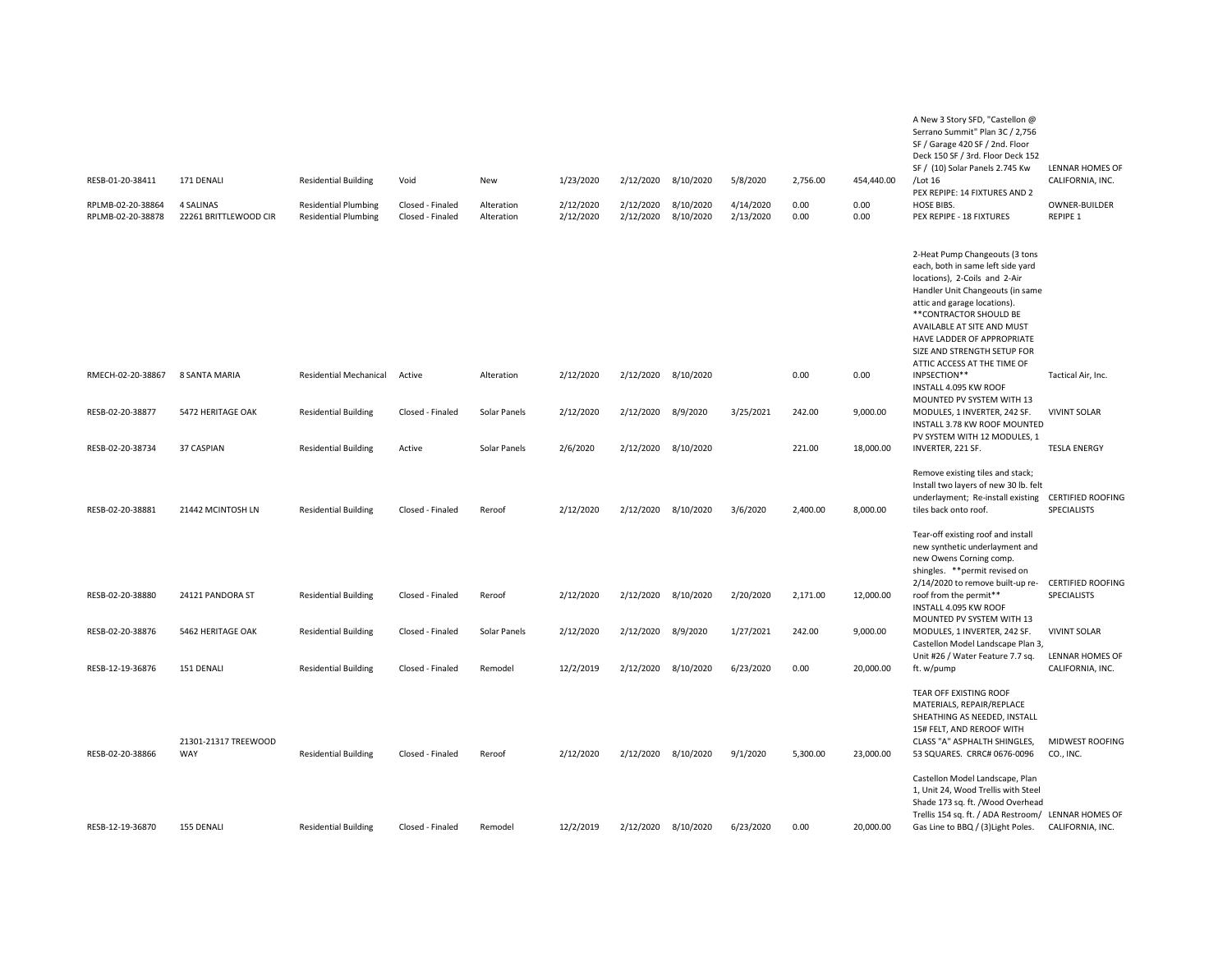| RPLMB-02-20-38875<br>RPLMB-02-20-38879 | 21751 JOHNSTONE DR<br>93 CARRIAGE DR | <b>Residential Plumbing</b><br><b>Residential Plumbing</b> | Closed - Finaled<br>Closed - Finaled | Alteration<br>Alteration | 2/12/2020<br>2/12/2020 | 2/12/2020<br>2/12/2020 | 8/10/2020<br>8/10/2020 | 1/27/2021<br>2/26/2020 | 0.00<br>0.00 | 0.00<br>0.00 | REROUTE WATER LINE DUE TO<br>WATER LEAK, WATER LINE IS @<br>GARAGE.<br>PEX REPIPE - 15 FIXTURES                                                                                                                                                 | OWNER/BUILDER<br>REPIPE 1                |
|----------------------------------------|--------------------------------------|------------------------------------------------------------|--------------------------------------|--------------------------|------------------------|------------------------|------------------------|------------------------|--------------|--------------|-------------------------------------------------------------------------------------------------------------------------------------------------------------------------------------------------------------------------------------------------|------------------------------------------|
| RESB-01-20-38408                       | 167 DENALI                           | <b>Residential Building</b>                                | Closed - Finaled                     | New                      | 1/23/2020              | 2/12/2020              | 8/10/2020              | 9/21/2020              | 1,919.00     | 323,551.00   | A New SFD, "Castellon @ Serrano<br>Summit" / Plan 1B / 1,919 SF /<br>Garage 479 SF / Porch 23 SF / (8)<br>Solar Panels 2.44/2.56 Kw / Lot 18<br>** permit revised on 9/4/20 to<br>reflect the correct solar info**<br>A New MFD Duplex Townhome | LENNAR HOMES OF<br>CALIFORNIA, INC.      |
|                                        |                                      |                                                            |                                      |                          |                        |                        |                        |                        |              |              | "Oreste" Plan 3BR-4BR / 4593 SF /<br>Garage 896 SF / 226 SF Covered<br>Entry / 282 SF 2nd. & 3rd. Floor<br>Deck / 25 SF Utility / Home Site # 7- LENNAR HOMES OF                                                                                |                                          |
| RESB-01-20-38461                       | 227/229 SIENA                        | <b>Residential Building</b>                                | Closed - Finaled                     | New                      | 1/8/2020               | 2/12/2020              | 12/16/2020             | 10/1/2020              | 4,593.00     | 615,800.00   | -8<br>Castellon Model Landscape Plan 4,<br>Unit #27 / Outdoor Grill with                                                                                                                                                                        | CALIFORNIA, INC.<br>LENNAR HOMES OF      |
| RESB-12-19-36877                       | 149 DENALI                           | <b>Residential Building</b>                                | Closed - Finaled                     | Remodel                  | 12/2/2019              | 2/12/2020              | 12/20/2020             | 6/23/2020              | 0.00         | 25,000.00    | Green Wall and Gas Line./ Fire<br>Bowl with Gas Line.<br>CHANGE OUT 50 GALLON WATER<br>HEATER @ EXISTING GARAGE                                                                                                                                 | CALIFORNIA, INC.                         |
| RPLMB-02-20-38868                      | 24951 RIVENDELL DR                   | <b>Residential Plumbing</b>                                | Closed - Finaled                     | <b>Water Heater</b>      | 2/12/2020              | 2/12/2020              | 8/10/2020              | 2/20/2020              | 0.00         | 0.00         | LOCATION<br>INSTALL 3.77 KW ROOF MOUNTED<br>PV SYSTEM WITH 13 MODULES, 1 FREEDOM FOREVER,                                                                                                                                                       | OWNER/BUILDER                            |
| RESB-02-20-38766                       | 19211 HIGHLAND VIEW LN               | <b>Residential Building</b>                                | Active                               | Solar Panels             | 2/7/2020               | 2/12/2020              | 8/10/2020              |                        | 234.00       | 13,000.00    | INVERTER, 234 SF.                                                                                                                                                                                                                               | <b>LLC</b>                               |
| RPLMB-02-20-38902                      | 19512 HIGHRIDGE WAY                  | <b>Residential Plumbing</b>                                | Closed - Finaled                     | Water Heater             | 2/13/2020              | 2/13/2020              | 8/11/2020              | 3/2/2020               | 0.00         | 0.00         | 1-Water Heater Changeout (50<br>gal., in same garage location).<br>A New SFD "Highmark" / Plan 1-A<br>/ 2,814 SF / Garage 414 SF / Porch                                                                                                        | Fast Water Heater<br>Company             |
| RESB-10-19-35781                       | 1687 SONORA CREEK LANE               | <b>Residential Building</b>                                | Closed - Finaled                     | New                      | 10/10/2019             | 2/13/2020              | 8/11/2020              | 8/27/2020              | 2,814.00     | 338,287.00   | 79 SF / CA Room 200 SF / P-E-M /<br>LOT#80<br>1-Water Heater Changeout (50                                                                                                                                                                      | KB Home Coastal, Inc.<br>All Star Water  |
| RPLMB-02-20-38898                      | 3 BIENVENU DR                        | <b>Residential Plumbing</b>                                | Closed - Finaled                     | Water Heater             | 2/13/2020              | 2/13/2020              | 9/1/2020               | 3/5/2020               | 0.00         | 0.00         | gal., in same garage location)                                                                                                                                                                                                                  | Heaters, Inc.                            |
| RELEC-02-20-38896                      | 163.5 DENALI                         | <b>Residential Electrical</b>                              | Closed - Finaled                     | New                      | 2/13/2020              | 2/13/2020              | 8/11/2020              | 2/13/2020              | 0.00         | 0.00         | 1-New Temporary Power Pole<br>(200 amp) for "Castellon"<br>development of Lennar Homes.                                                                                                                                                         | <b>POWER PLUS</b>                        |
|                                        |                                      |                                                            |                                      |                          |                        |                        |                        |                        |              |              | CHANGE O UT 21 LIGHT FIXTURES<br>ON EXISTING LIGHT POLES                                                                                                                                                                                        | <b>LIGHTING</b>                          |
| CELEC-02-20-38900                      | 24372 ROCKFIELD BLVD                 | <b>Commercial Electrical</b>                               | Active                               | Alteration               | 2/13/2020              | 2/13/2020              | 8/11/2020              |                        | 0.00         | 0.00         | ** SUBJECT TO FIELD<br>INSPECTION**<br>A New SFD "Highmark" / Plan 2-E /<br>3,151 SF / Garage 412 SF / Porch                                                                                                                                    | <b>TECHNOLOGY</b><br><b>SERVICES INC</b> |
| RESB-10-19-35786                       | 1711 SONORA CREEK LANE               | <b>Residential Building</b>                                | Closed - Finaled                     | <b>New</b>               | 10/10/2019             | 2/13/2020              | 8/11/2020              | 8/27/2020              | 3,151.00     | 370,417.00   | 76 SF / CA Room 198 SF / P-E-M /<br>LOT #82                                                                                                                                                                                                     | KB Home Coastal, Inc.                    |
| RESB-10-19-35787                       | 1681 SONORA CREEK LANE               | <b>Residential Building</b>                                | Closed - Finaled                     | New                      | 10/10/2019             | 2/13/2020              | 8/11/2020              | 8/27/2020              | 3,324.00     | 394,646.00   | A New SFD "Highmark" / Plan 3-E /<br>3,324 SF / Garage 414 SF / CA<br>Room 186 SF / P-E-M / LOT # 79                                                                                                                                            | KB Home Coastal, Inc.                    |
| RESB-10-19-35803                       | 1723 SONORA CREEK LANE               | <b>Residential Building</b>                                | Closed - Finaled                     | New                      | 10/10/2019             | 2/13/2020              | 12/23/2020             | 8/27/2020              | 3,324.00     | 394,646.00   | A New SFD "Highmark" / Plan 3-A<br>/ 3,324 SF / Garage 414 SF / CA<br>Room 186 SF / P-E-M / LOT #83                                                                                                                                             | KB Home Coastal, Inc.                    |
| RESB-02-20-38895                       | 23260 ORANGE AV 6                    | <b>Residential Building</b>                                | Closed - Finaled                     | Remodel                  | 2/13/2020              | 2/13/2020              | 8/11/2020              | 2/25/2020              | 0.00         | 0.00         | INSTALL A NEW 2T AIR HANDLING<br>UNIT IN THE ATTIC WITH 1 REC. 1<br>LIGHT, 1 SW.                                                                                                                                                                | <b>RIGHT AIR FLOW INC</b>                |
|                                        |                                      |                                                            |                                      |                          |                        |                        |                        |                        |              |              |                                                                                                                                                                                                                                                 |                                          |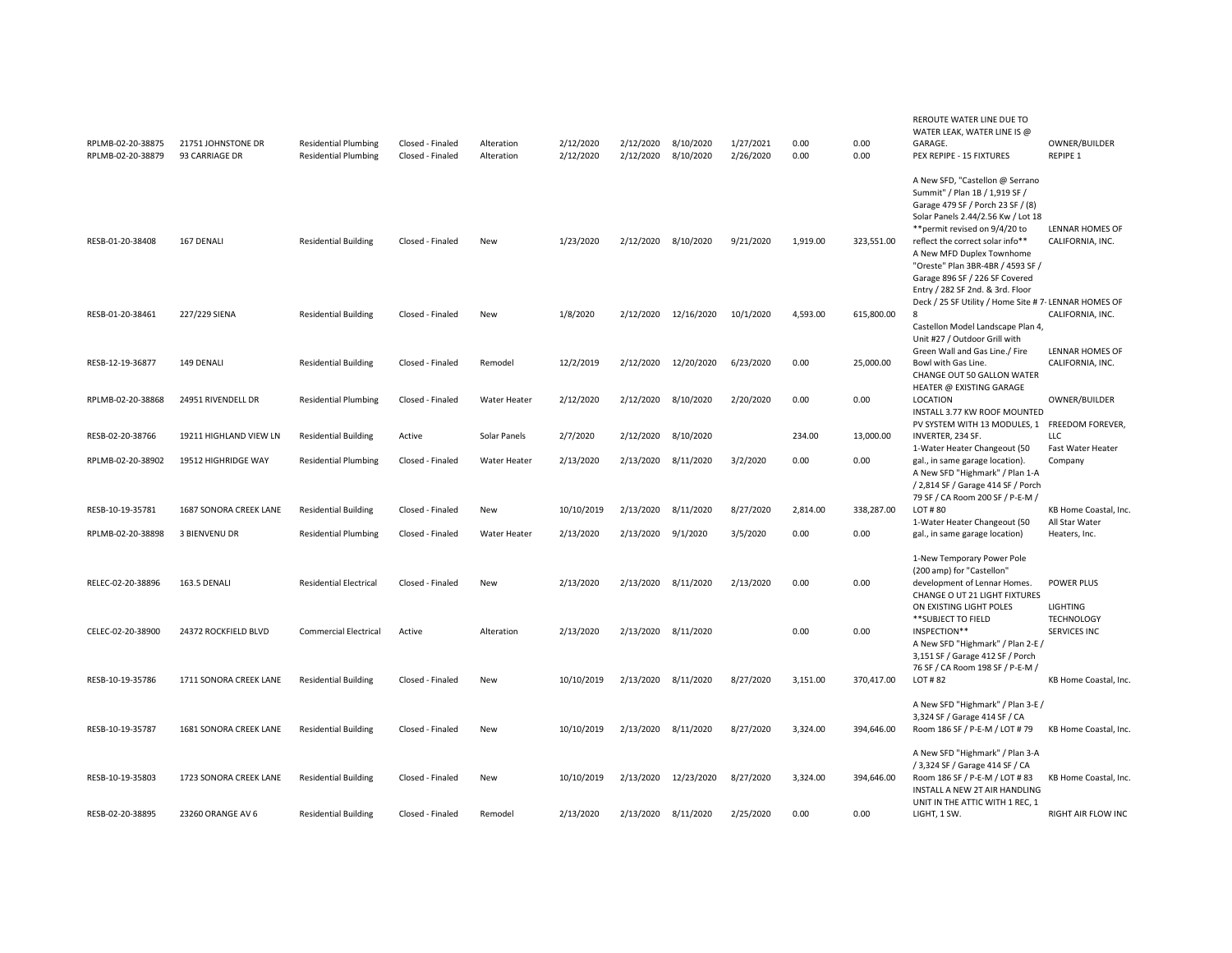| RPLMB-02-20-38906                    | 22266 REDWOOD POINTE                          | <b>Residential Plumbing</b>                                | Active                               | Water Heater         | 2/13/2020               | 2/13/2020              | 8/11/2020              |                         | 0.00                 | 0.00                   | 1-Water Heater Changeout (50<br>gal., in same outside closet<br>location).<br>1-Water Heater Changeout (40                                                                                                                                                           | Fast Water Heater<br>Company<br>Fast Water Heater          |
|--------------------------------------|-----------------------------------------------|------------------------------------------------------------|--------------------------------------|----------------------|-------------------------|------------------------|------------------------|-------------------------|----------------------|------------------------|----------------------------------------------------------------------------------------------------------------------------------------------------------------------------------------------------------------------------------------------------------------------|------------------------------------------------------------|
| RPLMB-02-20-38904                    | 21181 SERRA VISTA                             | <b>Residential Plumbing</b>                                | Closed - Finaled                     | Water Heater         | 2/13/2020               | 2/13/2020              | 8/11/2020              | 3/13/2020               | 0.00                 | 0.00                   | gal., in same garage location).                                                                                                                                                                                                                                      | Company                                                    |
| SIGN-02-20-38901                     | 25471 ARCTIC OCEAN DR                         | Sign                                                       | Active                               | Monument             | 2/13/2020               | 2/13/2020              | 8/11/2020              |                         | 11.00                | 2,000.00               | INSTALL 10.83 SF ILLUMINATED<br>MONUMENT SIGN FOR "TESLA".                                                                                                                                                                                                           | <b>IMAGE SYSTEMS</b><br>SIGNS                              |
| RESB-10-19-35798<br>RESB-02-20-38914 | 1699 SONORA CREEK LANE<br>26146 EMYVALE CT    | <b>Residential Building</b><br><b>Residential Building</b> | Closed - Finaled<br>Closed - Finaled | New<br>Reroof        | 10/10/2019<br>2/13/2020 | 2/13/2020<br>2/13/2020 | 8/11/2020<br>8/11/2020 | 10/21/2020<br>2/19/2020 | 3,324.00<br>1,700.00 | 394,646.00<br>8,000.00 | A New SFD "Highmark" / Plan 3-B /<br>3,324 SF / Garage 414 SF / CA<br>Room 186 SF / P-E-M / LOT # 81<br>T/O 1700 SF ASPHALT SHINGLES;<br>INSTALL 1 LAYER OF GAF<br>UNDERLAYMENT; INSTALL NEW<br>SHINGLES.                                                            | KB Home Coastal, Inc.<br><b>WESTERN ROOFING</b><br>SYSTEMS |
|                                      |                                               |                                                            |                                      |                      |                         |                        |                        |                         |                      |                        |                                                                                                                                                                                                                                                                      |                                                            |
| RMECH-02-20-38924                    | 24751 SCOTT LN                                | <b>Residential Mechanical</b>                              | Closed - Finaled                     | Air Conditioner      | 2/14/2020               | 2/14/2020              | 8/12/2020              | 2/25/2020               | 0.00                 | 0.00                   | CHANGE OUT 5T AC IN SIDE YARD<br>AND 90K BTU FURNACE IN<br>GARAGE (BOTH IN SAME<br>LOCATION) WITH COIL,<br>DISCONNECT AND DUCTWORK.                                                                                                                                  | <b>BASIC AIR INC</b>                                       |
| RMECH-02-20-38927                    | 25006 CRYSTAL CIR                             | <b>Residential Mechanical</b>                              | Active                               | Air Conditioner      | 2/14/2020               | 2/14/2020 8/12/2020    |                        |                         | 0.00                 | 0.00                   | CHANGE OUT 5T AC IN SIDE YARD<br>AND 90K BTU FURNACE IN ATTIC<br>(BOTH IN SAME LOCATION) WITH<br>COIL. ** CONTRACTOR MUST BE<br>AVAILABLE AT SITE INSPECTION<br>AND MUST PROVIDE AND SETUP<br>LADDERS OF APPROPRIATE SIZE<br>AND STRENGTH AT TIME OF<br>INSPECTION** | <b>GREENSTAR HOME</b><br><b>SERVICES</b>                   |
| SIGN-12-19-37252                     | 26782 PORTOLA PKWY                            | Sign                                                       | Closed - Finaled                     | Wall Sign            | 12/17/2019              | 2/14/2020              | 8/12/2020              | 3/6/2020                | 91.00                | 10,000.00              | INSTALL (3) ILLUMINATED WALL<br>SIGNS EACH @ 31 SF; TOTAL 91 SF NEW IMAGE SIGNS &<br>FOR "RAISING CANE'S"                                                                                                                                                            | <b>SERVICE</b>                                             |
| RESB-02-20-38928                     | 25582 HAZELNUT LN                             | <b>Residential Building</b>                                | Closed - Finaled                     | Remodel              | 2/14/2020               | 2/14/2020 2/2/2021     |                        | 8/6/2020                | 0.00                 | 0.00                   | CHANGE OUT 60K BTU FURNACE<br>IN CLOSET (SAME LOCATION)<br>WITH COIL; CHANGE OUT 50 GAL<br>WATER HEATER WITH EXPANSION<br>TANK IN GARAGE (SAME<br>LOCATION).<br>INSTALL APPROX 9,918 SF (625 LF)<br>OF HIGH PILE STORAGE RACKS 8'<br>HIGH TO MAX HEIGHT OF 17"       | <b>SERVICE CHAMPIONS,</b><br>INC.                          |
| COMB-02-20-38696                     | 20135 ELLIPSE                                 | <b>Commercial Building</b>                                 | Active                               | <b>Storage Racks</b> | 2/5/2020                | 2/14/2020 8/12/2020    |                        |                         | 9,918.00             | 20,000.00              | HIGH FOR "PRECISION<br>INSTALLATION"                                                                                                                                                                                                                                 | <b>RACK US UP</b>                                          |
|                                      |                                               |                                                            |                                      |                      |                         |                        |                        |                         |                      |                        | PEX REPIPE: 9 FIXTURES AND 2                                                                                                                                                                                                                                         |                                                            |
| RPLMB-02-20-38929                    | 21426 VISTA ESTATE DR                         | <b>Residential Plumbing</b>                                | Active                               | Alteration           | 2/14/2020               | 2/14/2020 8/12/2020    |                        |                         | 0.00                 | 0.00                   | HOSE BIBS.                                                                                                                                                                                                                                                           | SIMPEX REPIPE INC                                          |
|                                      |                                               |                                                            |                                      |                      |                         |                        |                        |                         |                      |                        | Electrical permit to energize a new<br>traffic signal on Commercentre                                                                                                                                                                                                |                                                            |
| CELEC-03-20-39527                    | 25964.5 COMMERCENTRE DR Commercial Electrical |                                                            | Closed - Finaled                     | New                  | 2/16/2020               | 2/16/2020              | 8/14/2020              | 3/17/2020               | 0.00                 | 0.00                   | Drive at Civic Center Drive.                                                                                                                                                                                                                                         | OWNER/BUILDER<br>INTEGRITY REPIPE,                         |
| RPLMB-02-20-38966                    | 21712 SUPERIOR LN                             | <b>Residential Plumbing</b>                                | Closed - Finaled                     | Alteration           | 2/18/2020               | 2/18/2020              | 8/16/2020              | 2/27/2020               | 0.00                 | 0.00                   | PEX Repipe (12 fixtures)                                                                                                                                                                                                                                             | INC.                                                       |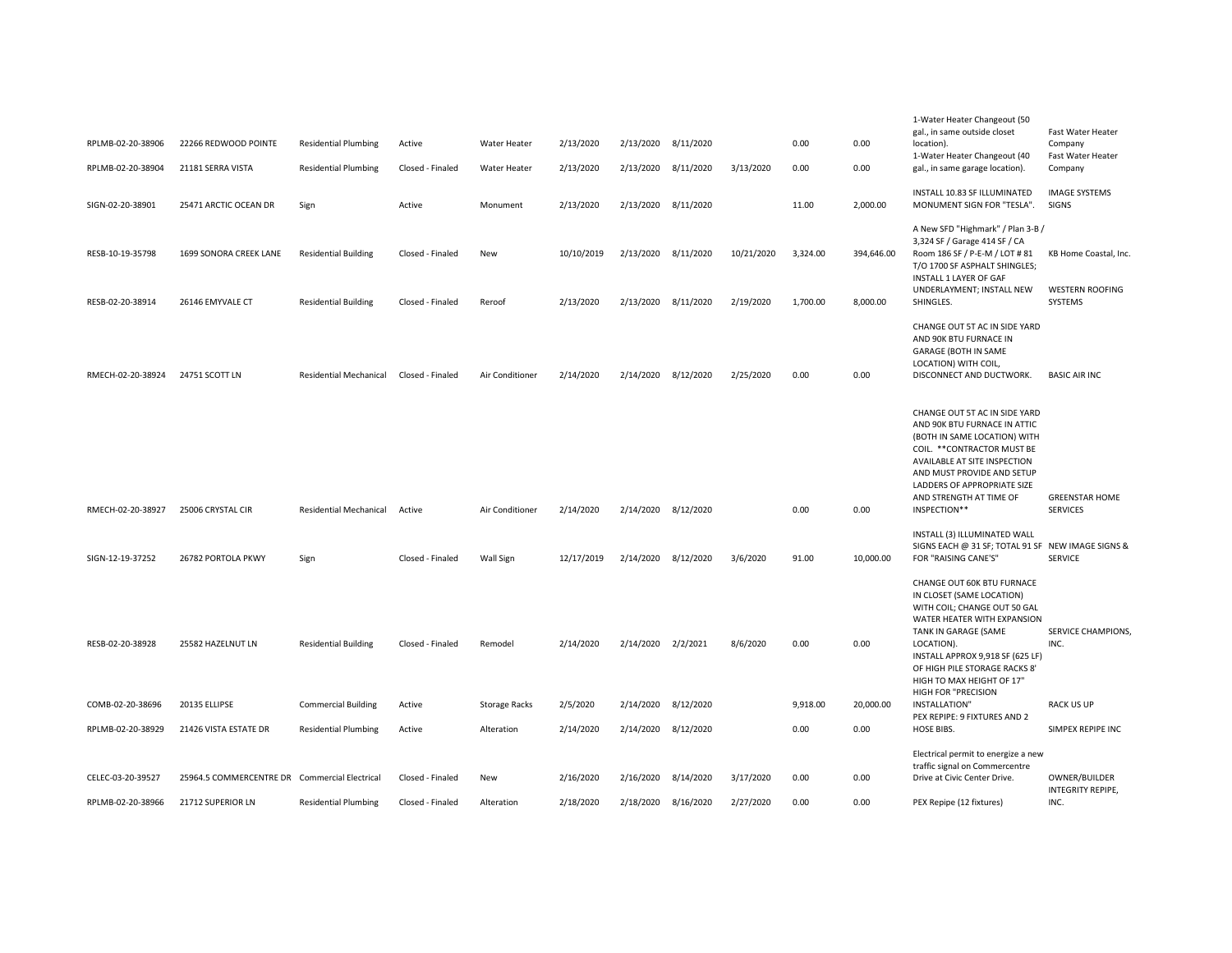| RESB-02-20-38983  | 25001 RAVENSWOOD                        | <b>Residential Building</b> | Active           | Reroof       | 2/18/2020 | 2/18/2020 8/16/2020 |           |           | 689.00 | 6.000.00  | PARTIAL REROOF ONLY, 689 SF.<br>TEAR OFF EXISTING ROOF<br>MATERIALS, REPAIR/REPLACE<br>SHEATHING AS NEEDED, INSTALL<br>GAF RUBEROID LOW-SLOP<br>COMMERCIAL FLAT ROOF<br>MEMBRANE.                                                                                                                                                                                                                                                                                                                         | <b>ELITE ROOFING</b><br>SOLUTIONS  |
|-------------------|-----------------------------------------|-----------------------------|------------------|--------------|-----------|---------------------|-----------|-----------|--------|-----------|-----------------------------------------------------------------------------------------------------------------------------------------------------------------------------------------------------------------------------------------------------------------------------------------------------------------------------------------------------------------------------------------------------------------------------------------------------------------------------------------------------------|------------------------------------|
| RESB-02-20-38974  | 25006 CRYSTAL CIR                       | <b>Residential Building</b> | Void             | Remodel      | 2/18/2020 | 2/18/2020           | 8/16/2020 | 10/8/2020 | 0.00   | 0.00      | INSTALL 32 NEW LIGHT FIXTS; 14<br><b>SWITCHES: FRONT</b><br>ENTRY/FORMAL LIVING ROOM:<br>(6) NEW LIGHTS, (2) NEW<br>SWITCHES, (1) NEW CEILING FAN;<br>BATHROOM & (3) BEDROOMS: (1)<br>NEW EXHAUST FAN, (13) NEW<br>LIGHT FIXTS, (8) NEW SWITCHES;<br>DINING ROOM: (4) NEW LIGHT<br>FIXTS, (1) LIGHT/CHANDELIER, (2)<br>NEW SWITCHES. DRYWALL WORK<br>AS NEEDED; DOWN STAIRS GUEST<br>ROOM & BATH: (6) LIGHT FIXTS,<br>(1) FAN, (1) EXHAUST FAN, (2)<br>SWITCHES; KITCHEN: (4) LIGHT<br>FIXTS, (1) SWITCH. | JAVIER MUNOZ                       |
| RPLMB-02-20-38992 | 11 RUE DU PARC                          | <b>Residential Plumbing</b> | Active           | Alteration   | 2/18/2020 | 2/18/2020           | 8/16/2020 |           | 0.00   | 0.00      | PEX REPIPE - 15 FIXTURES<br>(1) ILLUMINATED CHANNEL<br>LETTER WALL SIGN FOR "RALPH";<br>REFACE (2) ILLUMINATED PRICE<br>SIGNS; REPLACE ACM PANELS (22)<br>PIECES TOTAL ON EXISTING WALLS<br>AND CANOPY. ** PERMIT REVISED<br>ON 8/10/20 TO ADD (4) NEW<br>ILLUMINATED CHANNEL LETTERS                                                                                                                                                                                                                     | National Sign &<br>Marketing       |
| SIGN-02-20-38993  | 22391 EL TORO RD                        | Sign                        | Active           | Combination  | 2/18/2020 | 2/18/2020 8/16/2020 |           |           | 0.00   | 90,000.00 | SIGNS**<br><b>CONSTRUCTION OF A NEW</b><br>CLOSET IN EXISTING 1'ST FLOOR                                                                                                                                                                                                                                                                                                                                                                                                                                  | Corporation                        |
| RESB-02-20-38985  | 16 JUNIPER                              | <b>Residential Building</b> | Closed - Finaled | Remodel      | 2/18/2020 | 2/18/2020           | 8/16/2020 | 3/3/2020  | 0.00   | 4,000.00  | OFFICE AREA.                                                                                                                                                                                                                                                                                                                                                                                                                                                                                              | Wyss Group, Inc.<br>G&W Plumbing & |
| RPLMB-02-20-38984 | 21821 BELLCROFT DR                      | <b>Residential Plumbing</b> | Closed - Finaled | Alteration   | 2/18/2020 | 2/18/2020           | 8/16/2020 | 3/3/2020  | 0.00   | 0.00      | PEX REPIPE - 16 FIXTURES<br>CHANGE OUT 40 GAL WATER<br>HEATER IN GARAGE (SAME<br>LOCATION) WITH EXPANSION                                                                                                                                                                                                                                                                                                                                                                                                 | Repipe, Inc.                       |
| RPLMB-02-20-38994 | 25432 YOUNTVILLE                        | <b>Residential Plumbing</b> | Active           | Water Heater | 2/18/2020 | 2/18/2020           | 8/16/2020 | 6/25/2020 | 0.00   | 0.00      | TANK.<br>PEX REPIPE: 17 FIXTURES AND 2<br>HOSE BIBS; CHANGE OUT 50 GAL<br>WATER HEATER WITH AN<br><b>EXPANSION TANK IN EXISTING</b>                                                                                                                                                                                                                                                                                                                                                                       | OWNER-BUILDER<br>AMERI-CAL REPIPE  |
| RPLMB-02-20-38979 | 24342 CARDINAL PL                       | <b>Residential Plumbing</b> | Active           | Alteration   | 2/18/2020 | 2/18/2020           | 8/16/2020 |           | 0.00   | 0.00      | LOCATION.                                                                                                                                                                                                                                                                                                                                                                                                                                                                                                 | AND PLUMBING, INC.                 |
| ENCRH-02-20-38968 | Serrano Summit Development Encroachment |                             | Active           | Construction | 2/18/2020 | 2/18/2020           | 5/18/2020 |           | 0.00   | 0.00      | Landscape Improvements                                                                                                                                                                                                                                                                                                                                                                                                                                                                                    | Lennar                             |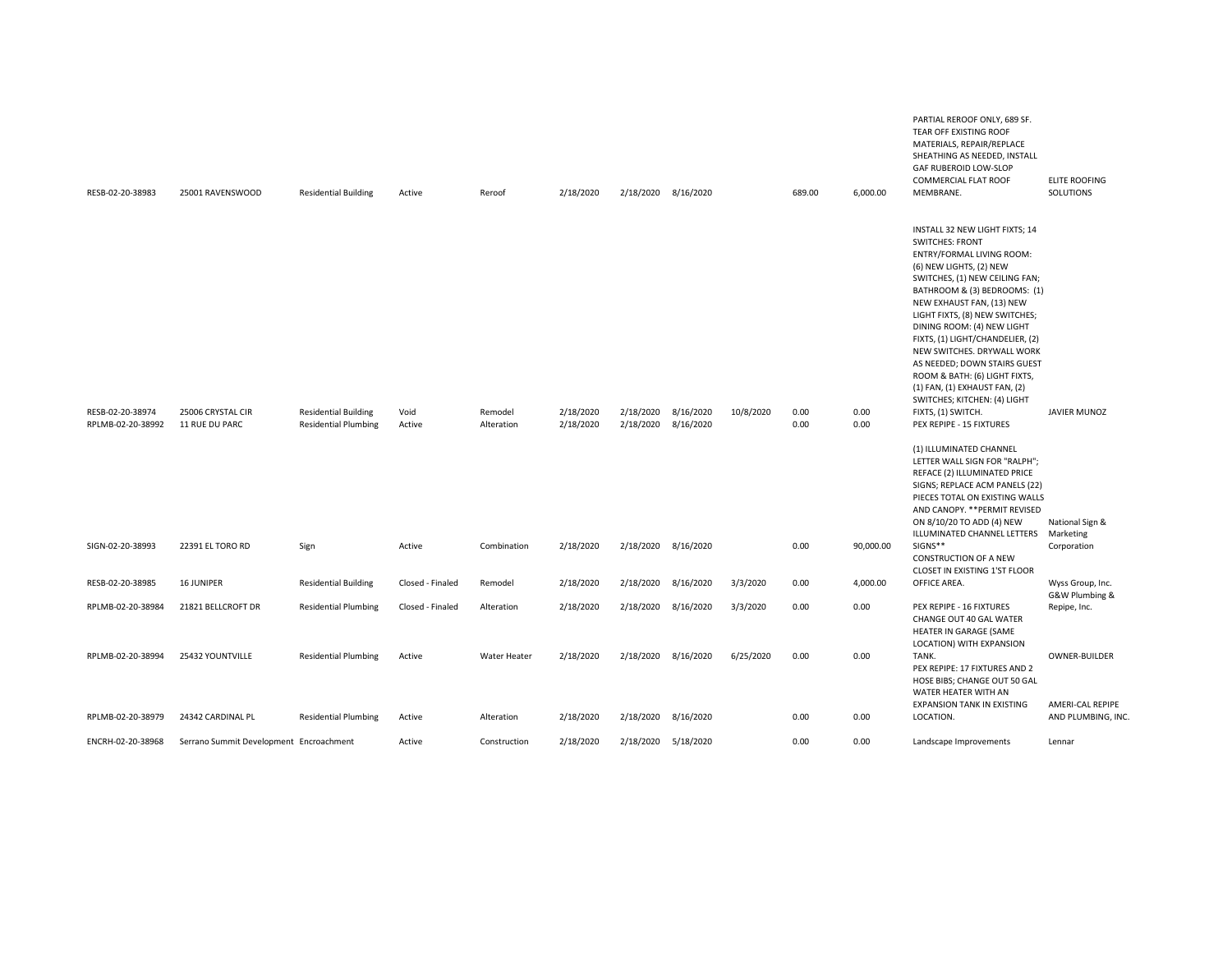|                                      |                                               |                                                           |                            |                  |                        |           |                                  |           |                      |                        | 12.30 kW; 41 roof-mounted solar<br>modules with 1 inverter and 41<br>optimizers; Includes electrical plus<br>3 Tesla powerwalls (total 40.5<br>kWh) and 3 load centers (125 amp,<br>200 amp, 200 amp). REVISION ON<br>5/5/20 TO CHANGE # OF PANELS<br>FROM 41 TO 38, NEW kW RATING<br>IS 11.4kW (DC)/kW (AC), ADDED<br>NEW NGOM PV METER, REMOVE<br>125A SOLAR ONLY LOAD CENTER,<br>ADD (2) NEW 60A AC |                                                    |
|--------------------------------------|-----------------------------------------------|-----------------------------------------------------------|----------------------------|------------------|------------------------|-----------|----------------------------------|-----------|----------------------|------------------------|--------------------------------------------------------------------------------------------------------------------------------------------------------------------------------------------------------------------------------------------------------------------------------------------------------------------------------------------------------------------------------------------------------|----------------------------------------------------|
| RESB-01-20-38584                     | 1171 SUMMIT OAK DRIVE                         | <b>Residential Building</b>                               | Active                     | Solar Panels     | 1/31/2020              |           | 2/18/2020 8/16/2020              |           | 0.00                 | 55,000.00              | DISCONNECTS.<br>CHANGE OUT 4T AC IN SIDE YARD<br>(SAME LOCATION) WITH COIL AND                                                                                                                                                                                                                                                                                                                         | Semper Solaris                                     |
| RMECH-02-20-38981                    | 21044 PROVIDENCE                              | <b>Residential Mechanical</b>                             | Active                     | Air Conditioner  | 2/18/2020              |           | 2/18/2020 8/16/2020              |           | 0.00                 | 0.00                   | DUCTWORK.                                                                                                                                                                                                                                                                                                                                                                                              | <b>SMART CHOICE</b>                                |
| COMB-02-20-38977<br>RESB-02-20-38988 | 20503 CRESCENT BAY DR<br>24801 PASEO VENDAVAL | <b>Commercial Building</b><br><b>Residential Building</b> | Active<br>Closed - Finaled | Reroof<br>Reroof | 2/18/2020<br>2/18/2020 | 2/18/2020 | 2/18/2020 8/16/2020<br>8/16/2020 | 3/6/2020  | 7,500.00<br>3,000.00 | 24,000.00<br>19,500.00 | CLEAN 7500 SF FLAT ROOF AREA<br>AND SPRAY TROPICAL #924 WHITE<br>SILICONE COATING SYSTEM (OVER Central Roofing<br>1 EXISTING LAYER)<br>T/O EXISTING 3000 SF ROOF;<br><b>INSTALL NEW SYNTHETIC</b><br>UNDERLAYMENT; INSTALL<br>EAGLELITE BEL AIR CONCRETE<br>TILES (7.2 LBS/SF) PER IAPMO<br>REPORT 1900.                                                                                               | Company<br><b>CERTIFIED ROOFING</b><br>SPECIALISTS |
| RESB-02-20-38978                     | 24721 BELGREEN PL                             | <b>Residential Building</b>                               | Closed - Finaled           | Reroof           | 2/18/2020              |           | 2/18/2020 8/16/2020              | 2/24/2020 | 2,500.00             | 10,900.00              | REPLACE ASPHALT SHINGLE ROOF<br>@ MAIN HOUSE (PITCHED AREA)<br>AND ROOF OVER (1) EXISTING<br>LAYER @ DETACHED GARAGE<br>(FLAT AREA); TEAR OFF (1) LAYER<br>OF SHINGLES, REPAIR/REPLACE<br>SHEATHING AS NEEDED, INSTALL<br>FELT AND REROOF WITH ASPHALT<br>SHINGLES, APPROX 20 SQUARES<br>(house); OVERLAY WITH SINGLE<br>PLY MEMBRANE (garage), APPROX PREMIUM ROOFING<br>5 SQUARES.                   | SYSTEMS                                            |
|                                      |                                               |                                                           |                            |                  |                        |           |                                  |           |                      |                        | PEX REPIPE: 10 FIXTURES AND 2                                                                                                                                                                                                                                                                                                                                                                          | PIPELINE<br><b>RESTORATION</b>                     |
| RPLMB-02-20-38980                    | 20916 AVENIDA AMAPOLA                         | <b>Residential Plumbing</b>                               | Closed - Finaled           | Alteration       | 2/18/2020              | 2/18/2020 | 8/16/2020                        | 3/10/2020 | 0.00                 | 0.00                   | HOSE BIBS.<br>PEX REPIPE - 11 FIXTURES, 2 HOSE CALIFORNIA REPIPE                                                                                                                                                                                                                                                                                                                                       | PLUMBING, INC.                                     |
| RPLMB-02-20-38969                    | 22002 CAYUGA LN                               | <b>Residential Plumbing</b>                               | Active                     | Alteration       | 2/18/2020              | 2/18/2020 | 8/16/2020                        |           | 0.00                 | 0.00                   | BIBB                                                                                                                                                                                                                                                                                                                                                                                                   | SPECIALIST                                         |
| RESB-02-20-38967                     | 22635 SPRING LAKE LN                          | <b>Residential Building</b>                               | Closed - Finaled           | Reroof           | 2/18/2020              |           | 2/18/2020 8/16/2020              | 2/25/2020 | 1,300.00             | 7,000.00               | REROOF OVER (1) EXISTING LAYER<br>OF COMP SHINGLES WITH (1)<br>NEW LAYER OF COMP SHINGLES,<br>APPROX 13 SQUARES.<br>TILE RELAY; REMOVE EXISTING                                                                                                                                                                                                                                                        | Alas And Bravo                                     |
| RESB-02-20-38972                     | 16 LUNETTE AV                                 | <b>Residential Building</b>                               | Active                     | Reroof           | 2/18/2020              | 2/18/2020 | 8/16/2020                        |           | 1,800.00             | 8,700.00               | TILE, REPAIR/REPLACE SHEATHING<br>AS NEEDED, INSTALL NEW FELT<br>AND RELAY EXISTING TILES,<br>APPROX 18 SQUARES.                                                                                                                                                                                                                                                                                       | Luis Mendoza Roofing                               |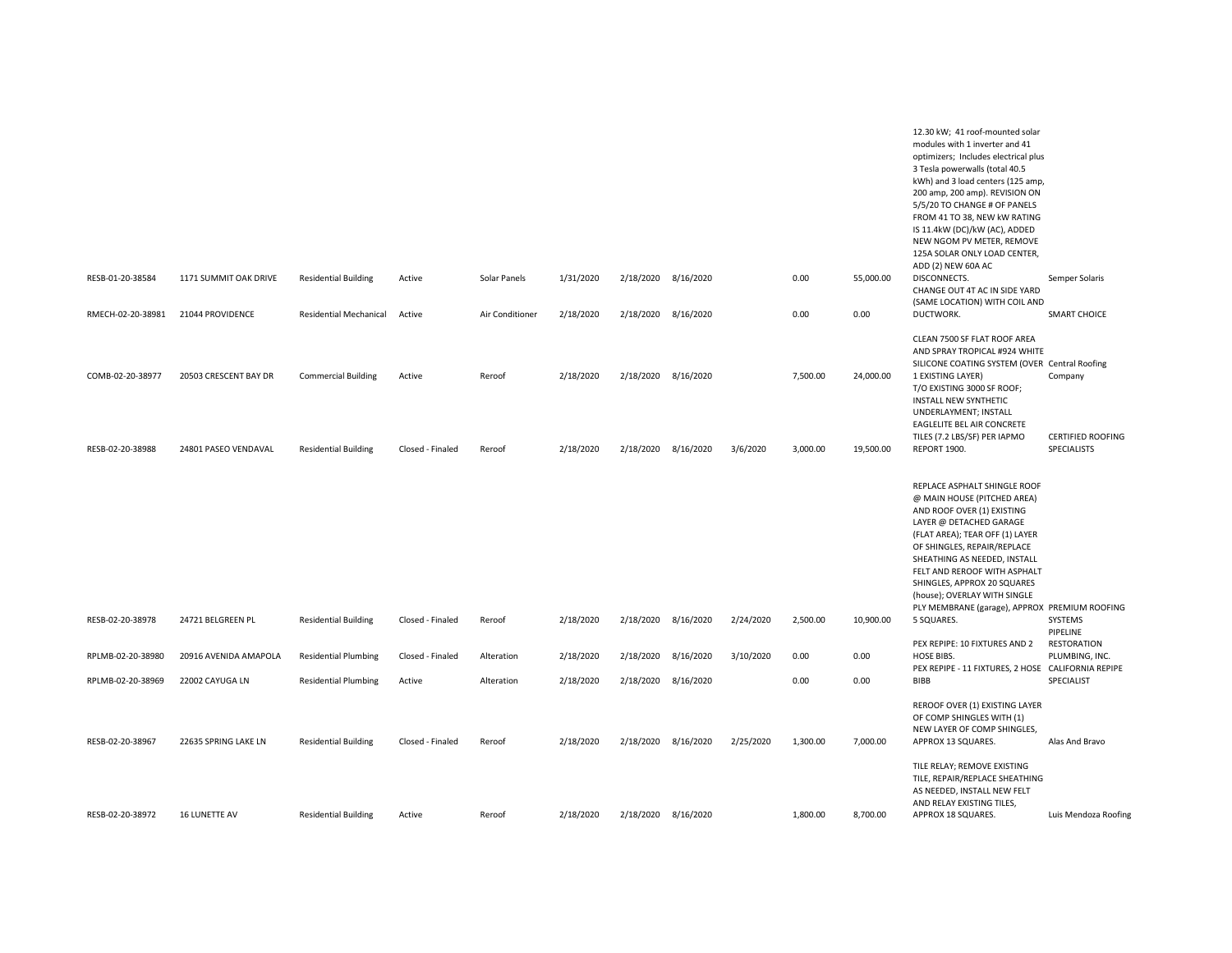| RELEC-02-20-38986 | 22051 SUNDOWNERS LN   | <b>Residential Electrical</b> | Closed - Finaled | Meter               | 2/18/2020  | 2/18/2020 8/16/2020 |                      | 3/2/2020  | 0.00     | 0.00       | TO 200A (same location) AND<br><b>INSTALL NEW TESLA WALL</b><br>CONNECTOR (see attached).<br>INSTALL 40 GALLON WATER                                                                                                                                                                                                                                                                    | Faraday Electric Corp.                                   |
|-------------------|-----------------------|-------------------------------|------------------|---------------------|------------|---------------------|----------------------|-----------|----------|------------|-----------------------------------------------------------------------------------------------------------------------------------------------------------------------------------------------------------------------------------------------------------------------------------------------------------------------------------------------------------------------------------------|----------------------------------------------------------|
| RPLMB-02-20-38990 | 25641 HORSE SHOE      | <b>Residential Plumbing</b>   | Closed - Finaled | <b>Water Heater</b> | 2/18/2020  | 2/18/2020 8/16/2020 |                      | 2/24/2020 | 0.00     | 0.00       | HEATER @ EXISTING LOCATION<br>AND PEX REPIPE - 14 FIXTURES<br>INSTALL 75 GALLON WATER<br>HEATER @ EXISTING LOCATION                                                                                                                                                                                                                                                                     | REPIPE 1                                                 |
| RPLMB-02-20-38991 | 28362 HARVEST VIEW LN | <b>Residential Plumbing</b>   | Closed - Finaled | <b>Water Heater</b> | 2/18/2020  | 2/18/2020 8/16/2020 |                      | 2/26/2020 | 0.00     | 0.00       | AND PEX REPIPE - 24 FIXTURES                                                                                                                                                                                                                                                                                                                                                            | REPIPE 1                                                 |
|                   |                       |                               |                  |                     |            |                     |                      |           |          |            | REMODEL MASTER BATHROOM:<br>REMOVE EXISTING TUB/SHOWER<br>WITH EXISTING PONY WALL,<br>INSTALL NEW FREESTANDING TUB<br>IN EXISTING LOCATION AND<br>FRAME UP NEW 46" PONY WALL,<br>RELOCATE/INSTALL NEW STAND<br>ALONE SHOWER WITH NEW<br>BENCH TILE AND FRAME UP NEW<br>46" PONY WALL<br>RELOCATE/INSTALL DOUBLE SINK,<br>REPLACE TOILET; INSTALL (1) VENT<br>FAN WITH (1) SWITCH. ** NO | <b>DD Build Construction</b>                             |
| RESB-02-20-39009  | 24361 LAKE TERRACE LN | <b>Residential Building</b>   | Closed - Finaled | Remodel             | 2/19/2020  | 2/19/2020 8/17/2020 |                      | 3/17/2020 | 90.00    | 19,500.00  | STRUCTURAL WORK**                                                                                                                                                                                                                                                                                                                                                                       | Inc.                                                     |
| RESB-02-20-39008  | 22871 RIDGE ROUTE DR  | <b>Residential Building</b>   | Active           | Remodel             | 2/19/2020  | 2/19/2020 8/17/2020 |                      |           | 0.00     | 1,500.00   | RELOCATE THE 90K BTU FURNACE<br>FROM THE 2'D FLOOR HALL<br>CLOSET INTO THE ATTIC; 1 REC;<br>EXTENSION TO THE GAS LINE.                                                                                                                                                                                                                                                                  | <b>OWNER-BUILDER</b>                                     |
| RPLMB-02-20-39004 | 24451 CORTA CRESTA DR | <b>Residential Plumbing</b>   | Closed - Finaled | Alteration          | 2/19/2020  | 2/19/2020 8/17/2020 |                      | 3/9/2020  | 0.00     | 0.00       | PEX REPIPE: 14 FIXTURES.<br>A New 3-Story SFD, Plan 2A -<br>"Soria" - 2,467 SF / Garage 462 SF<br>/ 2nd. Fl Covered Deck 85 SF / 3rd.<br>Fl Covered Deck 151 SF / (8) Solar<br>Panels 2.560 Kw / Lot 22                                                                                                                                                                                 | PACIFIC COAST<br>COPPER REPIPE, INC.                     |
| RESB-01-20-38476  | 548 CATALONIA         | <b>Residential Building</b>   | Closed - Finaled | New                 | 12/31/2019 | 2/20/2020           | 10/28/2020           | 9/9/2020  | 2,467.00 | 328,988.00 | ** PERMIT REVISED TO CORRECT<br>THE SOLAR INFO**                                                                                                                                                                                                                                                                                                                                        | LENNAR HOMES OF<br>CALIFORNIA, INC.<br>INTEGRITY REPIPE, |
| RPLMB-02-20-39021 | 25752 COLDBROOK       | <b>Residential Plumbing</b>   | Void             | Alteration          | 2/20/2020  | 2/20/2020           | 8/18/2020            | 2/20/2020 | 0.00     | 0.00       | PEX REPIPE: 12 FIXTURES.                                                                                                                                                                                                                                                                                                                                                                | INC.                                                     |
| RELEC-02-20-38872 | 25591 WILLOW BEND     | <b>Residential Electrical</b> | Active           | Meter               | 2/12/2020  | 2/20/2020           | 8/18/2020            |           | 0.00     | 0.00       | MAIN PANEL UPGRADE TO 200A.<br>A New 3-Story SFD, / Plan 1BR-<br>"Soria" 2,308 SF/ Garage 462 SF /<br>Covered Patio 75 SF/2nd. Fl<br>Covered Deck 160SF / 3rd. Fl<br>Covered Deck 160SF / (8) Solar<br>Panels 2.560 Kw / Lot 23                                                                                                                                                         | OWNER-BUILDER                                            |
| RESB-01-20-38474  | 546 CATALONIA         | <b>Residential Building</b>   | Closed - Finaled | New                 | 12/31/2019 |                     | 2/20/2020 10/28/2020 | 9/9/2020  | 2,308.00 | 312,458.00 | ** PERMIT REVISED TO CORRECT<br>THE SOLAR INFO**                                                                                                                                                                                                                                                                                                                                        | LENNAR HOMES OF<br>CALIFORNIA, INC.                      |
|                   |                       |                               |                  |                     |            |                     |                      |           |          |            |                                                                                                                                                                                                                                                                                                                                                                                         |                                                          |

UPGRADE MAIN SERVICE PANEL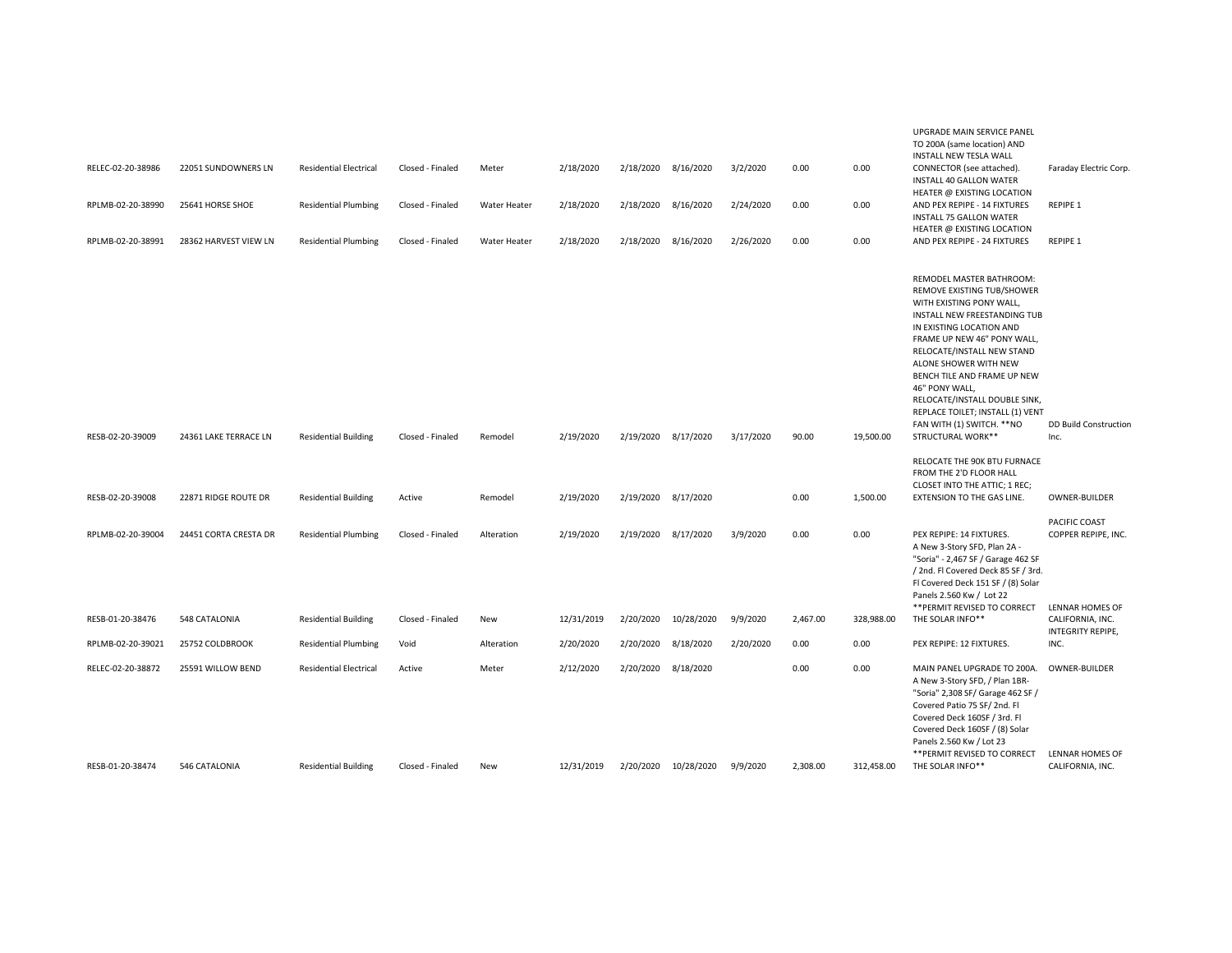| RESB-01-20-38486  | 550 CATALONIA        | <b>Residential Building</b> | Closed - Finaled | New                               | 12/31/2019 | 2/20/2020 | 10/28/2020 | 9/9/2020   | 2,527.00 | 339,294.00 | A New 3-Story SFD, / Plan 3C,<br>"Soria" 2,527 SF / Garage 484 SF /<br>Porch 58 SF / 2nd Fl. Covered Deck<br>140 SF / 3rd. Fl. Covered Deck 140<br>SF / (8) Solar Panels 2.560 Kw /<br>Lot 21 ** PERMIT REVISED TO<br>CORRECT THE SOLAR INFO**                      | LENNAR HOMES OF<br>CALIFORNIA, INC. |
|-------------------|----------------------|-----------------------------|------------------|-----------------------------------|------------|-----------|------------|------------|----------|------------|---------------------------------------------------------------------------------------------------------------------------------------------------------------------------------------------------------------------------------------------------------------------|-------------------------------------|
| POOL-02-20-39026  | 3 TRESAUNCE WAY      | Combination Pool/Spa        | Closed - Finaled | Residential                       | 2/20/2020  | 2/20/2020 | 8/18/2020  | 10/2/2020  | 446.00   | 39,000.00  | INSTALL NEW 390 SF IN-GROUND<br>POOL WITH 56 SF SPA AND<br>RELATED EQUIPMENT; ALSO<br>EXTEND GAS TO BBQ & FIRE PIT<br>AND ELECTRICAL TO BBQ.                                                                                                                        | <b>Mission Pools</b>                |
|                   |                      |                             |                  |                                   |            |           |            |            |          |            | REPLACE 50 GALLON WATER<br>HEATER @ EXISTING GARAGE                                                                                                                                                                                                                 | <b>Competent Plumbing</b>           |
| RPLMB-02-20-39038 | 28 MONTECILO         | <b>Residential Plumbing</b> | Active           | Water Heater                      | 2/20/2020  | 2/20/2020 | 8/18/2020  |            | 0.00     | 0.00       | LOCATION                                                                                                                                                                                                                                                            | Inc.                                |
| RPLMB-02-20-39019 | 23311 GUINEA ST      | <b>Residential Plumbing</b> | Active           | Water Heater                      | 2/20/2020  | 2/20/2020 | 8/18/2020  |            | 0.00     | 0.00       | CHANGE OUT A WATER HEATER IN<br><b>GARAGE WITH EXPANSION TANK</b><br>(SAME LOCATION).<br>INSTALL (1) 172 SF ATTACHED<br>SOLID PATIO COVER, (1) 308 SF<br>LOUVERED EQUINOX PATIO<br>COVER WITH (2) NEW LIGHT FIXTS,<br>REPLACE (3) (E) LIGHT FIXTS.                  | AFFORDABLE WATER<br>HEATERS         |
| RESB-02-20-39028  | 20992 CANTEBURY LN   | <b>Residential Building</b> | Closed - Finaled | Patio Cover (Over<br>200 sq. ft.) | 2/20/2020  | 2/20/2020 | 8/30/2020  | 3/18/2020  | 532.00   | 2,500.00   | ** REVISION ON 2/27/20 TO<br>INCREASE SQUARE FOOTAGE OF<br>PATIO COVER #1 FROM 172 SF TO ROOMS N' COVERS,<br>224 SF.**<br>A New 3-Story SFD, Model / Plan<br>4C, "Soria @ Serrano Summit"<br>2,727 SF / Garage 462 SF / 2nd. Fl.<br>Covered Deck 157 SF / (8) Solar | ETC.                                |
| RESB-01-20-38492  | 544 CATALONIA        | <b>Residential Building</b> | Closed - Finaled | New                               | 12/31/2019 | 2/20/2020 | 10/28/2020 | 9/9/2020   | 2,727.00 | 358,548.00 | Panels 2.560 Kw / Lot 24<br>** PERMIT REVISED TO CORRECT<br>THE SOLAR INFO**<br>A New 3-Story SFD, Model / Plan<br>4D, "Soria @ Serrano Summit"<br>2,727 SF / Garage 462 SF / 2nd. Fl.                                                                              | LENNAR HOMES OF<br>CALIFORNIA, INC. |
| RESB-01-20-38523  | 542 CATALONIA        | <b>Residential Building</b> | Closed - Finaled | <b>New</b>                        | 12/31/2019 | 2/20/2020 | 11/29/2020 | 9/8/2020   | 2,727.00 | 358,548.00 | Covered Deck 157 SF / (8) Solar<br>Panels 2.560 Kw / Lot 17<br>** PERMIT REVISED TO CORRECT<br>THE SOLAR INFO**<br>NEW GAS LINE FROM THE<br>EXISTING POOL EQUIP. TO A NEW<br>FIRE PIT AND 2 HEATERS (3                                                              | LENNAR HOMES OF<br>CALIFORNIA, INC. |
| RPLMB-02-20-39024 | 24696 PASEO VENDAVAL | <b>Residential Plumbing</b> | Closed - Finaled | Alteration                        | 2/20/2020  | 2/20/2020 | 8/18/2020  | 12/29/2020 | 0.00     | 0.00       | OUTLETS TOTAL).<br>A New 3-Story SFD, Plan 2C -<br>"Soria" - 2,467 SF / Garage 462 SF<br>/ 2nd. Fl Covered Deck 85 SF / 3rd.<br>Fl Covered Deck 151 SF / (8) Solar<br>Panels 2.560 Kw / Lot 18<br>** PERMIT REVISED TO CORRECT LENNAR HOMES OF                      | OWNER-BUILDER                       |
| RESB-01-20-38481  | 540 CATALONIA        | <b>Residential Building</b> | Closed - Finaled | New                               | 12/31/2019 | 2/20/2020 | 9/6/2020   | 9/8/2020   | 2,467.00 | 328,988.00 | THE SOLAR INFO**                                                                                                                                                                                                                                                    | CALIFORNIA, INC.                    |
| RPLMB-02-20-39018 | 24151 FORDVIEW ST    | <b>Residential Plumbing</b> | Active           | <b>Water Heater</b>               | 2/20/2020  | 2/20/2020 | 8/18/2020  |            | 0.00     | 0.00       | CHANGE OUT A WATER HEATER IN<br>GARAGE WITH EXPANSION TANK AFFORDABLE WATER<br>(SAME LOCATION).                                                                                                                                                                     | HEATERS                             |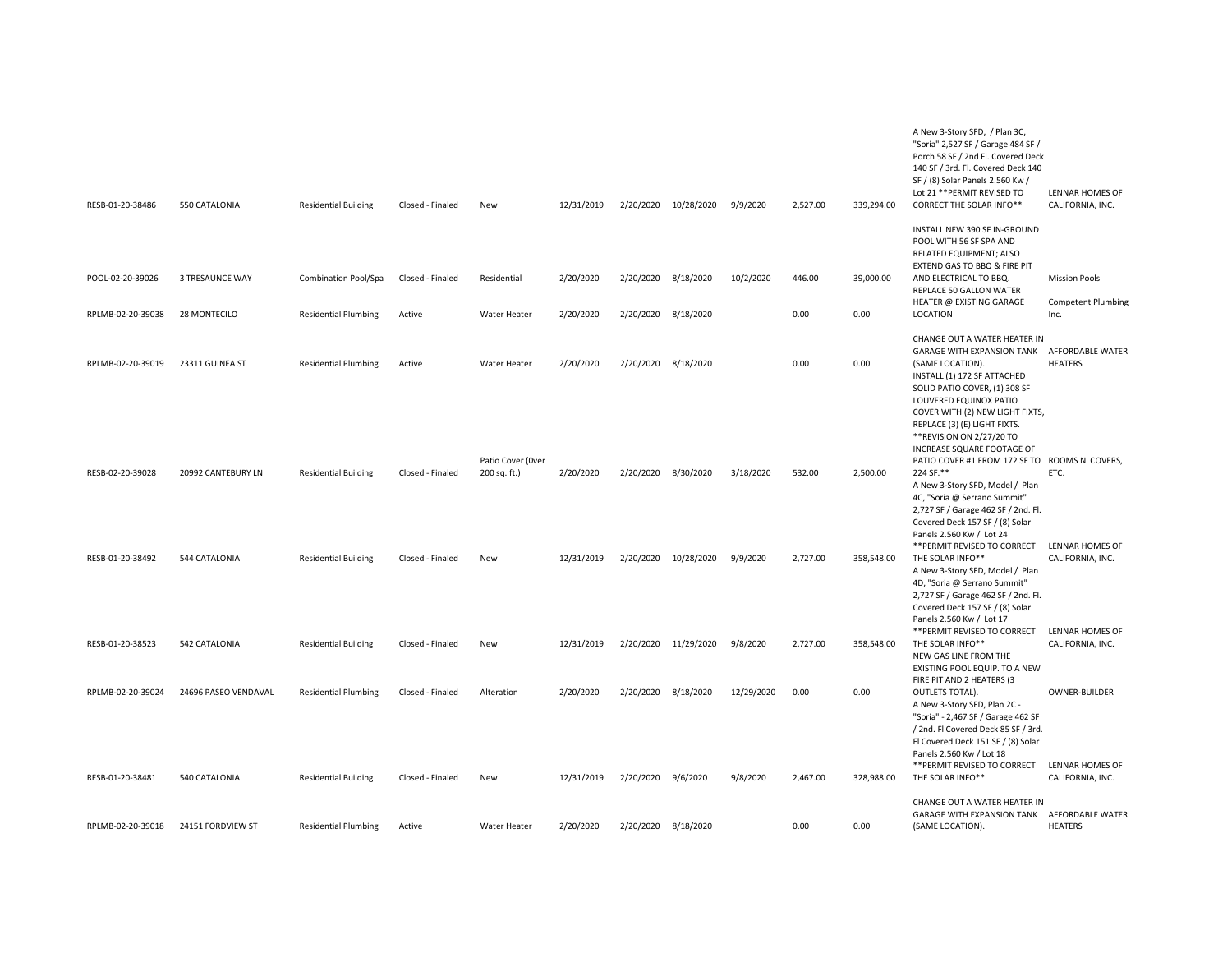| RESB-01-20-38485  | 538 CATALONIA         | <b>Residential Building</b> | Closed - Finaled | New                      | 12/31/2019 | 2/20/2020 | 8/18/2020 | 9/8/2020  | 2,527.00 | 339,294.00 | A New 3-Story SFD, / Plan 3B,<br>"Soria" 2,527 SF / Garage 484 SF /<br>Porch 58 SF / 2nd Fl. Covered Deck<br>140 SF / 3rd. Fl. Covered Deck 140<br>SF / (8) Solar Panels 2.560 Kw /<br>Lot 19 ** PERMIT REVISED TO<br><b>CORRECT THE SOLAR INFO**</b><br>INSTALL 19 ROOF MOUNTED<br>PANELS, 342 SF (6.27 KW) WITH<br>COMBINER BOX, 60A                                                                                     | LENNAR HOMES OF<br>CALIFORNIA, INC.                              |
|-------------------|-----------------------|-----------------------------|------------------|--------------------------|------------|-----------|-----------|-----------|----------|------------|----------------------------------------------------------------------------------------------------------------------------------------------------------------------------------------------------------------------------------------------------------------------------------------------------------------------------------------------------------------------------------------------------------------------------|------------------------------------------------------------------|
| RESB-12-19-37120  | 25 KENDALL PL         | <b>Residential Building</b> | Closed - Finaled | Solar Panels             | 12/11/2019 | 2/20/2020 | 7/11/2020 | 4/30/2020 | 342.00   | 16,000.00  | DISCONNECT, 50A EV OUTLET,<br>MSP UPGRADE TO 200A.<br>A New 3-Story SFD, / Plan 1A-<br>"Soria" 2,308 SF/ Garage 462 SF /<br>Covered Patio 75 SF/2nd. Fl<br>Covered Deck 160SF / 3rd. Fl<br>Covered Deck 160SF / (8) Solar<br>Panels 2.560 Kw / Lot 20<br>** PERMIT REVISED TO CORRECT                                                                                                                                      | <b>SOLAR OPTIMUM INC</b><br>LENNAR HOMES OF                      |
| RESB-01-20-38472  | 536 CATALONIA         | <b>Residential Building</b> | Closed - Finaled | New<br>Patio Cover (Over | 1/28/2020  | 2/20/2020 | 8/18/2020 | 9/8/2020  | 2,308.00 | 312,458.00 | THE SOLAR INFO**<br>INSTALL 337 SF ATTACHED SOLID<br>PATIO COVER WITH (1) CEILING                                                                                                                                                                                                                                                                                                                                          | CALIFORNIA, INC.                                                 |
| RESB-02-20-38982  | 21501 KENMARE DR      | <b>Residential Building</b> | Active           | 200 sq. ft.)             | 2/18/2020  | 2/20/2020 | 8/18/2020 |           | 337.00   | 12,000.00  | FAN AND (3) OUTLETS                                                                                                                                                                                                                                                                                                                                                                                                        | OWNER-BUILDER                                                    |
| COMB-02-20-39027  | 21041 OSTERMAN RD     | <b>Commercial Building</b>  | Active           | Tenant<br>Improvement    | 2/20/2020  | 2/20/2020 | 8/18/2020 |           | 0.00     | 2,000.00   | LOWER EXISTING WINDOW @<br>LEASING OFFICE FOR "BELLECOUR<br>WAY APARTMENT HOMES" TO<br>CREATE NEW MAN/ENTRY DOOR.<br>**SUBJECT TO FIELD<br>INSPECTION** EXISTING HEADER<br>TO REMAIN-NO STRUCTURAL<br>WORK**<br>(ROLL PLANS) PERMIT TO<br>LEGALIZE 219 SF OF 1'ST FLOOR<br>ADDITION TO BE USED AS A<br>FAMILY ROOM; STRUCTURAL<br>REPAIR TO COMPLY WITH 2019<br>CALIFORNIA CODES, 6 REC, 4<br>LIGHTS, 4 SW, 1 CEILING FAN, | Landis Williams<br>Construction, Inc.<br>BIG D'S<br>CONSTRUCTION |
| RESB-02-20-38713  | 21422 BRANDYWINE LN   | <b>Residential Building</b> | Closed - Finaled | Addition                 | 2/5/2020   | 2/21/2020 | 8/19/2020 | 4/30/2020 | 219.00   | 21,000.00  | DUCTWORK.                                                                                                                                                                                                                                                                                                                                                                                                                  | SERVICES, INC.                                                   |
| RESB-02-20-39053  | 95 ECLIPSE            | <b>Residential Building</b> | Closed - Finaled | Remodel                  | 2/21/2020  | 2/21/2020 | 8/19/2020 | 5/1/2020  | 0.00     | 0.00       | NEW GAS LINE TO FIRE PIT; NEW<br>ELECT LINE WITH 2 OUTLETS (FIRE<br>PIT AND FOUNTAIN).                                                                                                                                                                                                                                                                                                                                     | OWNER-BUILDER                                                    |
|                   |                       |                             |                  |                          |            |           |           |           |          |            | CHANGE OUT 3 TON/16 SEER AC<br>UNIT @ EXISTING RIGHT SIDE OF<br>YARD LOCATION, 60K BTU FAU @<br>EXISTING CLOSET LOCATION,                                                                                                                                                                                                                                                                                                  | <b>ALPS AIR</b>                                                  |
| RMECH-02-20-39049 | 24262 PONCHARTRAIN LN | Residential Mechanical      | Closed - Finaled | Alteration               | 2/21/2020  | 2/21/2020 | 8/19/2020 | 3/13/2020 | 0.00     | 0.00       | DUCTING, COIL AND DISONNECT. CONDITIONING<br>One non-illuminated wall sign for                                                                                                                                                                                                                                                                                                                                             | Signtech Electrical                                              |
| SIGN-02-20-39092  | 10 ORCHARD            | Sign                        | Active           | Wall Sign                | 2/24/2020  | 2/24/2020 | 8/22/2020 |           | 0.00     | 1,500.00   | "Higher Ground"<br><b>INSTALL ROOF MOUNTED PV</b><br>SOLAR; 4.480 KW, 14 PANELS AND<br>(1) INVERTER; INSTALL 5.0KW<br>BATTERY BACK UP AND 100A                                                                                                                                                                                                                                                                             | Advertising, Inc.                                                |
| RESB-02-20-39098  | 23955 RALEIGH ST      | <b>Residential Building</b> | Active           | Solar Panels             | 2/24/2020  | 2/24/2020 | 8/22/2020 |           | 250.00   | 14,000.00  | <b>BACK UP LOADS.</b>                                                                                                                                                                                                                                                                                                                                                                                                      | Sunrun                                                           |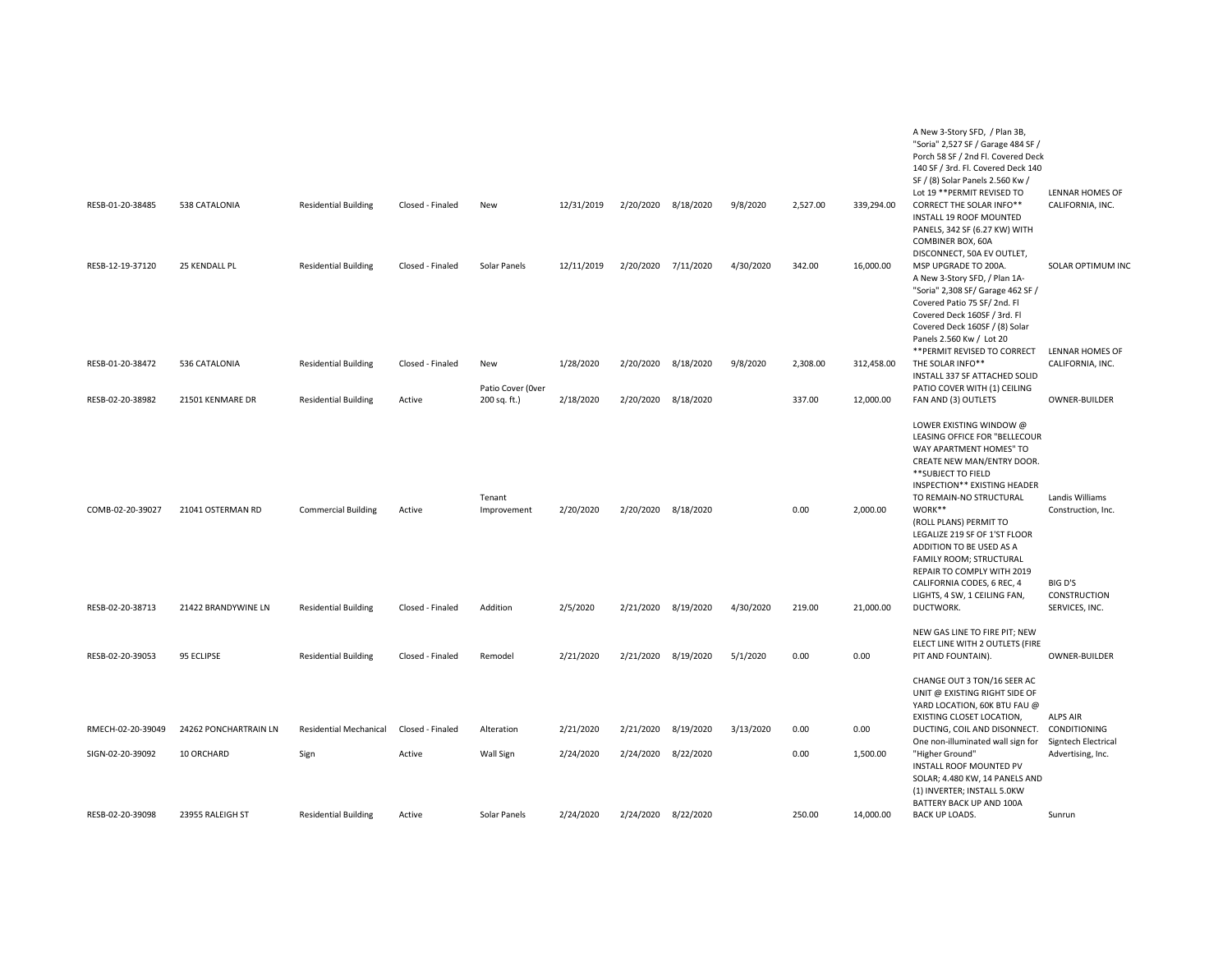| COMB-02-20-39094                       | 22921 RIDGE ROUTE DR             | <b>Commercial Building</b>                                  | Active                               | Reroof                     | 2/24/2020               | 2/24/2020 8/22/2020    |                        |                       | 1,200.00     | 4,800.00        | Reroof Flat Section of Roof Only<br>(12 squares on Lakeview Learning<br>Center building at Lake Forest I<br>Community Association): Remove<br>existing BUR roof; Install new BUR Fontaine<br>on 12 squares (ICC-ESR #1388).                                                                                                                                                                                                                                                                                                                | Weatherproofing, Inc.                                 |
|----------------------------------------|----------------------------------|-------------------------------------------------------------|--------------------------------------|----------------------------|-------------------------|------------------------|------------------------|-----------------------|--------------|-----------------|--------------------------------------------------------------------------------------------------------------------------------------------------------------------------------------------------------------------------------------------------------------------------------------------------------------------------------------------------------------------------------------------------------------------------------------------------------------------------------------------------------------------------------------------|-------------------------------------------------------|
| RESB-02-20-39093                       | 23021 LAUREL GROVE CIR           | <b>Residential Building</b>                                 | Closed - Finaled                     | Reroof                     | 2/24/2020               | 2/24/2020 8/22/2020    |                        | 2/28/2020             | 2,800.00     | 15,318.00       | TEAR OFF EXISTING ROOF<br>MATERIALS, RESHEET WITH 7/16<br>OSB, INSTALL SYNTHETIC<br>UNDERLAYMENT AND REROOF<br>WITH CLASS A COMP SHINGLES,<br>APPROX 28 SQUARES.                                                                                                                                                                                                                                                                                                                                                                           | California Roof Life<br>Company Inc.                  |
|                                        |                                  |                                                             |                                      |                            |                         |                        |                        |                       |              |                 | ELECTRICAL ONLY for the<br>Installation of a new 250 KVA back-<br>up power generator to be located<br>outside of building for "Mosaic<br>Labs": The existing trash<br>enclosure and concrete pad is<br>planned to be expanded to house<br>both the new generator and trash<br>enclosure (SEE SEPARATE<br>BUILDING PERMIT #36412).<br>Electrical for the new generator<br>affecting 6 panels (four < 600<br>amps, two 600-100 amps), new<br>auto transfer switch (ATS), and<br>switchboard change. Also,<br>installing approximately 50 new |                                                       |
| CELEC-10-19-35879<br>RPLMB-02-20-39105 | 80 EMPIRE DR<br>22236 ANTHONY DR | <b>Commercial Electrical</b><br><b>Residential Plumbing</b> | Closed - Finaled<br>Closed - Finaled | Alteration<br>Alteration   | 10/15/2019<br>2/24/2020 | 2/24/2020<br>2/24/2020 | 8/22/2020<br>8/22/2020 | 6/22/2020<br>3/3/2020 | 0.00<br>0.00 | 0.00<br>0.00    | receptacles inside building.<br>PEX REPIPE 17 FIXTURES                                                                                                                                                                                                                                                                                                                                                                                                                                                                                     | <b>Current Electric</b><br>REPIPE 1<br>G&W Plumbing & |
| RPLMB-02-20-39088                      | 28711 VISTA SANTIAGO RD          | <b>Residential Plumbing</b>                                 | Active                               | Alteration                 | 2/24/2020               | 2/24/2020              | 8/22/2020              |                       | 0.00         | 0.00            | PEX Repipe (14 fixtures)<br>CHANGE OUT 3 TON/14 SEER AC<br>UNIT @ EXISTING REAR YARD                                                                                                                                                                                                                                                                                                                                                                                                                                                       | Repipe, Inc.                                          |
| RMECH-02-20-39085                      | 21175 SERRA VISTA                | <b>Residential Mechanical</b>                               | Active                               | Air Conditioner            | 2/24/2020               | 2/24/2020              | 8/22/2020              |                       | 0.00         | 0.00            | LOCATION.<br>CONVERT 276 SF CALIFORNIA                                                                                                                                                                                                                                                                                                                                                                                                                                                                                                     | <b>WEST COAST</b>                                     |
| RESB-11-19-36629                       | 21 HELIOTROPE                    | <b>Residential Building</b>                                 | Closed - Finaled                     | Patio Enclosure            | 11/19/2019              | 2/24/2020              | 8/22/2020              | 8/21/2020             | 276.00       | 12,000.00       | ROOM IN TO A FAMILY ROOM; 2<br>LIGHTS, 1 SW, 1 CEILING FAN.<br>Portola Northeast MSE                                                                                                                                                                                                                                                                                                                                                                                                                                                       | OWNER/BUILDER                                         |
|                                        | PORTOLA NE. MSE/ANCHOR           |                                                             |                                      | <b>Retaining Wall Over</b> |                         |                        |                        |                       |              |                 | Walls/Anchor Retaining for Phase                                                                                                                                                                                                                                                                                                                                                                                                                                                                                                           |                                                       |
| FCWL-03-19-31703                       | RETAINING WALLS PHASE 2          | Fence/Wall                                                  | Active                               | 6 ft                       | 3/21/2019               | 2/25/2020              | 8/23/2020              |                       | 43,185.00    | 1,100,000.00 2. | <b>Cox Communication Meter</b>                                                                                                                                                                                                                                                                                                                                                                                                                                                                                                             | OWNER/BUILDER<br>COX                                  |
| CELEC-02-20-39110                      | 30.5 ALESSIO                     | <b>Commercial Electrical</b>                                | Closed - Finaled                     | Meter                      | 2/25/2020               | 2/25/2020              | 8/23/2020              | 4/20/2020             | 0.00         | 0.00            | Pedestal                                                                                                                                                                                                                                                                                                                                                                                                                                                                                                                                   | <b>COMMUNICATIONS</b><br><b>GREAT PARK</b>            |
| RPLMB-02-20-39114                      | 22296 SUMMIT HILL DR             | <b>Residential Plumbing</b>                                 | Closed - Finaled                     | Alteration                 | 2/25/2020               | 2/25/2020              | 8/23/2020              | 9/29/2020             | 0.00         | 0.00            | PEX REPIPE 13 FIXTURES                                                                                                                                                                                                                                                                                                                                                                                                                                                                                                                     | PLUMBING                                              |
| RESB-02-20-39112                       | 28546 BIG SPRINGS RD             | <b>Residential Building</b>                                 | Active                               | Repair                     | 2/25/2020               | 2/25/2020 8/23/2020    |                        |                       | 1,000.00     | 4,400.00        | INSTALL 1,000 SF OF INSULATION<br>@ ATTIC SPACE<br>CHANGE OUT A 50 GAL WATER<br>HEATER IN GARAGE (SAME<br>LOCATION) WITH EXPANSION                                                                                                                                                                                                                                                                                                                                                                                                         | SERVICE CHAMPIONS,<br>INC.<br>LIQUID PLUMBING,        |
| RPLMB-02-20-39113                      | 22146 CRANE ST                   | <b>Residential Plumbing</b>                                 | Active                               | <b>Water Heater</b>        | 2/25/2020               | 2/25/2020 8/23/2020    |                        |                       | 0.00         | 0.00            | TANK.                                                                                                                                                                                                                                                                                                                                                                                                                                                                                                                                      | INC.                                                  |
|                                        |                                  |                                                             |                                      |                            |                         |                        |                        |                       |              |                 |                                                                                                                                                                                                                                                                                                                                                                                                                                                                                                                                            |                                                       |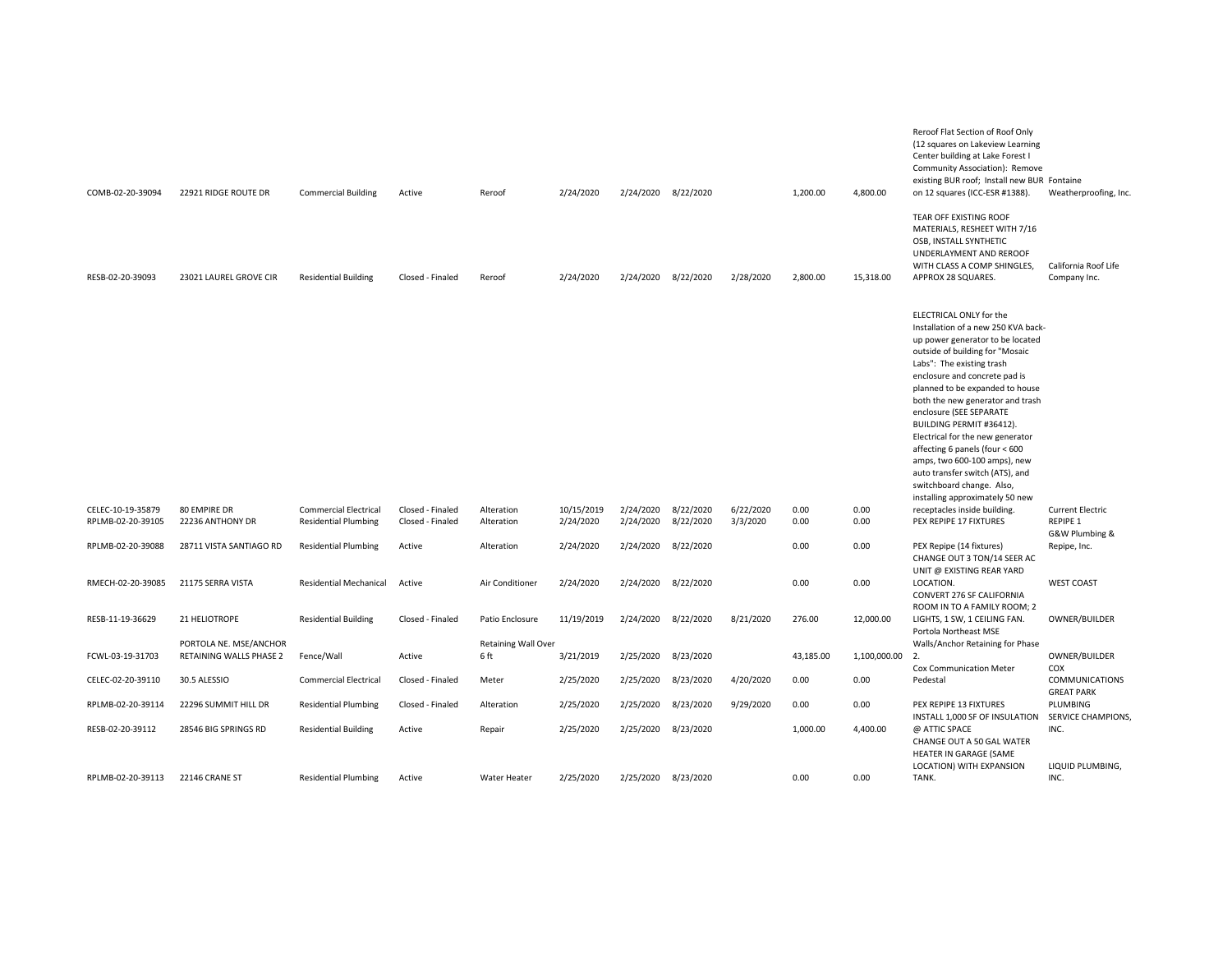|                   |                      |                               |                  |                                 |           |                     |           |           |        |           | COVER THE FINAL INSPECTIONS<br>ON TWO EXPIRED PERMITS<br>#15879 (ROOM ADDITION AND<br>REMODEL- PASSED/COMPLETE<br>ROUGH INSPECTIONS) AND<br>#17976 (MECHANICAL<br>ALTERATION - AC, FAU, COIL                       |                                               |
|-------------------|----------------------|-------------------------------|------------------|---------------------------------|-----------|---------------------|-----------|-----------|--------|-----------|--------------------------------------------------------------------------------------------------------------------------------------------------------------------------------------------------------------------|-----------------------------------------------|
| RESB-02-20-39129  | 24261 JERONIMO LN    | <b>Residential Building</b>   | Active           | Addition                        | 2/26/2020 | 2/26/2020 8/24/2020 |           |           | 0.00   | 0.00      | CHANGEOUT WITH DUCTWORK).                                                                                                                                                                                          | OWNER-BUILDER                                 |
|                   |                      |                               |                  |                                 |           |                     |           |           |        |           | REPLACE 60K BTU FAU LOCATED<br>IN THE ATTIC, 2 1/2 TON/14 SEER<br>A/C UNIT LOCATED AT SIDE YARD, GOETTL AIR                                                                                                        |                                               |
| RMECH-02-20-39118 | 26622 ROSEPATH       | Residential Mechanical        | Active           | Alteration                      | 2/25/2020 | 2/26/2020 8/24/2020 |           |           | 0.00   | 0.00      | COIL AND DISCONNECT                                                                                                                                                                                                | CONDITIONING                                  |
| RPLMB-02-20-39127 | 21891 WINNEBAGO LN   | <b>Residential Plumbing</b>   | Closed - Finaled | Alteration                      | 2/26/2020 | 2/26/2020           | 8/24/2020 | 3/12/2020 | 0.00   | 0.00      | PEX Repipe (10 fixtures)<br>INSTALL 40A LEVEL 2 ELECTRIC                                                                                                                                                           | <b>Pipeline Restoration</b><br>Plumbing, Inc. |
| RELEC-02-20-39128 | 22013 LAKELAND AV    | <b>Residential Electrical</b> | Closed - Finaled | Alteration                      | 2/26/2020 | 2/26/2020           | 8/24/2020 | 3/10/2020 | 0.00   | 0.00      | VEHICLE CHARGER @ CARPORT<br>REPLACE 2 1/2 TON ROOFTOP<br>HVAC PACKAGE UNIT WITH                                                                                                                                   | OWNER/BUILDER                                 |
| RMECH-02-20-39117 | 21148 JASMINES WAY   | <b>Residential Mechanical</b> | Active           | Alteration<br>Patio Cover (Over | 2/25/2020 | 2/26/2020 8/24/2020 |           |           | 0.00   | 0.00      | DISCONNECT AND EXISTING<br>SCREENING.<br>270 SF OPEN LATTICE ATTACHED                                                                                                                                              | <b>GOETTL AIR</b><br>CONDITIONING             |
| RESB-02-20-38973  | 24342 TOLEDO LN      | <b>Residential Building</b>   | Closed - Finaled | 200 sq. ft.)                    | 2/18/2020 | 2/26/2020 11/4/2020 |           | 5/20/2020 | 270.00 | 2,000.00  | PATIO COVER.                                                                                                                                                                                                       | OWNER-BUILDER                                 |
| RPLMB-02-20-39126 | 21176 SERRA VISTA    | <b>Residential Plumbing</b>   | Closed - Finaled | Water Heater                    | 2/26/2020 | 2/26/2020           | 8/24/2020 | 3/12/2020 | 0.00   | 0.00      | CHANGE OUT A WATER HEATER IN<br>GARAGE (SAME LOCATION) WITH AFFORDABLE WATER<br><b>EXPANSION TANK.</b>                                                                                                             | HEATERS                                       |
| RESB-02-20-39130  | 24692 ALANWOOD ST    | <b>Residential Building</b>   | Closed - Finaled | Reroof                          | 2/26/2020 | 2/26/2020           | 8/24/2020 | 3/3/2020  | 0.00   | 0.00      | PARTIAL REROOF, 1ST STORY<br>ONLY; REMOVE EXISTING ROOF<br>MATERIALS ON FIRST FLOOR,<br>REPAIR/REPLACE SHEATHING AS<br>NEEDED, INSTALL SYNTHETIC FELT<br>AND REROOF WITH CLASS "A"<br>SHINGLES, APPROX 30 SQUARES. | <b>BRIZUELA'S ROOFING</b><br>SYSTEMS          |
|                   |                      |                               |                  |                                 |           |                     |           |           |        |           | INSTALL 7.56 KW ROOF MOUNTED<br>SOLAR, (24) MODULES-444 SF, (1)<br>INVERTER, (1) LOAD CENTER, (2)<br>DISCONNECTS, 40.5 KW ENERGY                                                                                   |                                               |
| RESB-02-20-39104  | 99 ECLIPSE           | <b>Residential Building</b>   | Active           | Solar Panels                    | 2/24/2020 | 2/27/2020 8/25/2020 |           |           | 444.00 | 46,000.00 | STORAGE SYSTEM, (3) BATTERY,<br>MSP UPGRADE TO 200A.<br>EPOXY LINING-13 FIXTURES;<br>REMOVE & REPLACE ANGLE STOPS<br>AND SHUT OFF VALVES, PIPE                                                                     | <b>TESLA ENERGY</b><br>OPERATIONS, INC.       |
| RPLMB-02-20-39151 | 25416 MORNINGSTAR RD | <b>Residential Plumbing</b>   | Active           | Alteration                      | 2/27/2020 | 2/27/2020           | 8/25/2020 |           | 0.00   | 0.00      | RESTORATION OF POTABLE<br>WATER.                                                                                                                                                                                   | PIPE RESTORATION<br>INC.                      |
| RESB-02-20-39152  | 2224 ARROYO TRABUCO  | <b>Residential Building</b>   | Active           | Solar Panels                    | 2/27/2020 | 2/27/2020 8/25/2020 |           |           | 237.00 | 20,000.00 | INSTALL 4.40 KW ROOF MOUNTED<br>PV SYSTEM WITH 11 MODULES,<br>MICROINVERTERS, 237 SF.                                                                                                                              | <b>SUN ENERGY</b><br><b>BUILDERS</b>          |

PERMIT TO FINALIZE THE JOB AND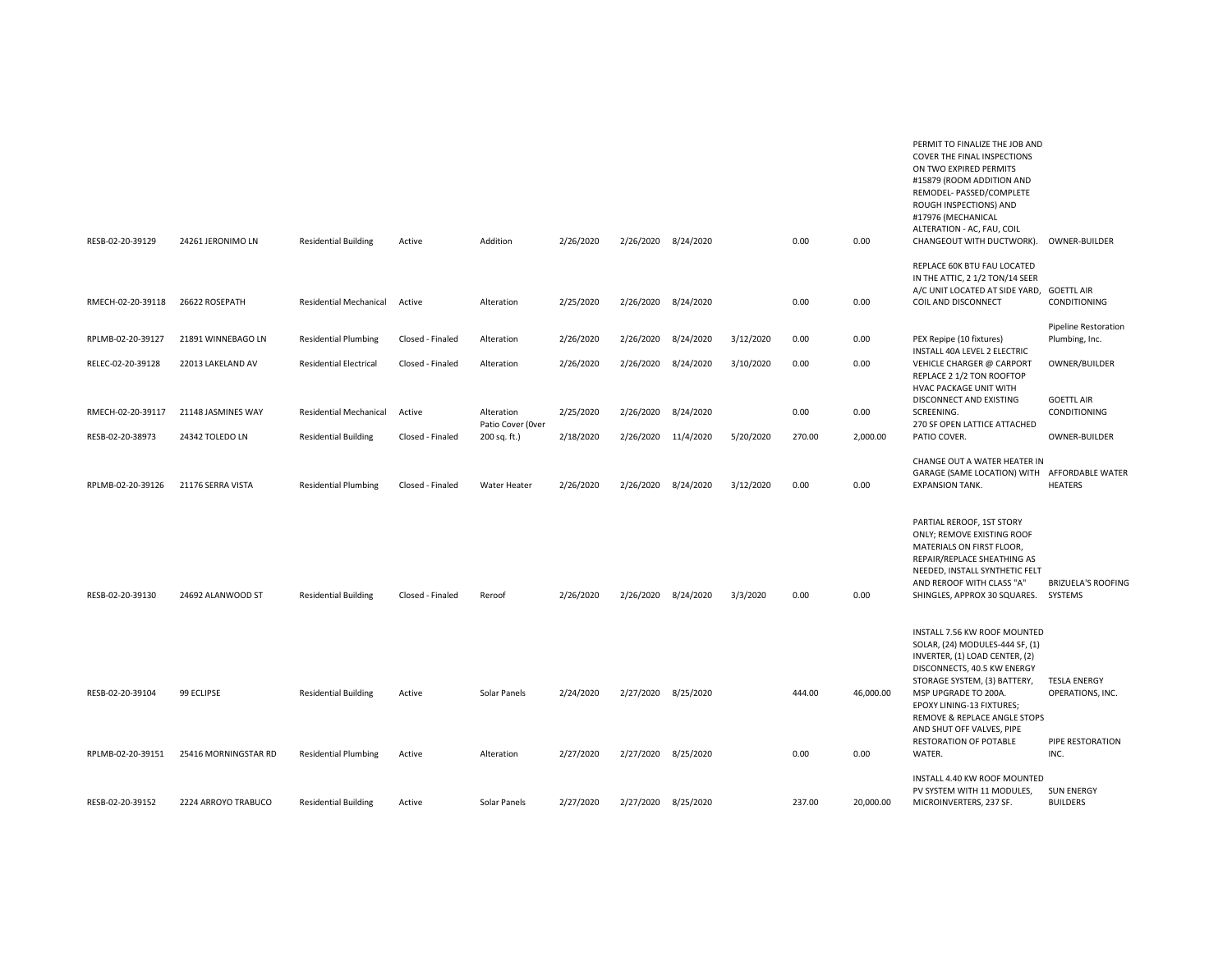| RELEC-02-20-39148 | 19394 RUE DE FORTUNA -<br><b>Meter Pedestal</b> | <b>Residential Electrical</b> | Closed - Finaled | Meter        | 2/27/2020 | 2/27/2020 | 8/25/2020 | 4/29/2020 | 0.00     | 0.00      | Remove existing meter pedestal<br>and replace with new 200 amp<br>meter pedestal (for irrigation); like-<br>for-like in same location.<br>***NOTE: THE PEDESTAL IS<br>ACTUALLY LOCATED ON BAKE<br>PARKWAY, EAST OF RUE DE<br>FORTUNA***                                                                                                                                                                                                                                             | Horizon Lighting, Inc. |
|-------------------|-------------------------------------------------|-------------------------------|------------------|--------------|-----------|-----------|-----------|-----------|----------|-----------|-------------------------------------------------------------------------------------------------------------------------------------------------------------------------------------------------------------------------------------------------------------------------------------------------------------------------------------------------------------------------------------------------------------------------------------------------------------------------------------|------------------------|
| RELEC-02-20-39146 | 26714 PALOMA - Meter<br>Pedestal                | <b>Residential Electrical</b> | Active           | Meter        | 2/27/2020 | 2/27/2020 | 8/25/2020 |           | 0.00     | 0.00      | Remove existing meter pedestal<br>and replace with new 100 amp<br>meter pedestal (for irrigation); like-<br>for-like in same location.                                                                                                                                                                                                                                                                                                                                              | Horizon Lighting, Inc. |
| RESB-01-20-38462  | 24131 BIRDROCK DR                               | <b>Residential Building</b>   | Closed - Finaled | Remodel      | 1/28/2020 | 2/27/2020 | 12/6/2020 | 9/30/2020 | 2,203.00 | 75,000.00 | 2,203 SF (INCLUDE GARAGE) FIRE<br>DAMAGED HOUSE REPAIR AND<br>REMODEL TO INCLUDE: REPAIR<br>ROOF FARMING, CEILING,<br>DRYWALLS, REPLACE WINDOWS;<br>REPLACE WOOD PANEL<br>SIDINGWITH STUCCO AT FRONT<br>ELEVATION; INSTALL 55 SF EAVE<br><b>EXTENSION COVER; REMOVE</b><br>DROPPED CEILING FRAMING AT<br>KITCH, ENTRY AND HALLWAY.<br>ELECT: RE-WIRE WHOLE HOUSE,<br>NEW REC, SW, LIGHTS; PLUM:<br>NEW WH, NEW FIXTURES, NEW<br>VENT PIPES; MECH: NEW FAU,<br>DUCTWORK, VENT. FANS. | GARLAND<br>RESTORATION |
|                   | 19163 ALTON PKWY -Meter                         |                               |                  |              |           |           |           |           |          |           | Remove existing meter pedestal<br>and replace with new 100 amp<br>meter pedestal (for irrigation); like-                                                                                                                                                                                                                                                                                                                                                                            |                        |
| RELEC-02-20-39149 | Pedestal                                        | <b>Residential Electrical</b> | Closed - Finaled | Meter        | 2/27/2020 | 2/27/2020 | 8/25/2020 | 4/27/2020 | 0.00     | 0.00      | for-like in same location.<br>INSTALL 3.78 KW ROOF MOUNTED<br>PV SYSTEM WITH 12 MODULES, 1 TESLA ENERGY                                                                                                                                                                                                                                                                                                                                                                             | Horizon Lighting, Inc. |
| RESB-02-20-39124  | <b>48 CASPIAN</b>                               | <b>Residential Building</b>   | Active           | Solar Panels | 2/26/2020 | 2/27/2020 | 8/25/2020 |           | 222.00   | 12,000.00 | INVERTER, 222 SF.                                                                                                                                                                                                                                                                                                                                                                                                                                                                   | OPERATIONS, INC.       |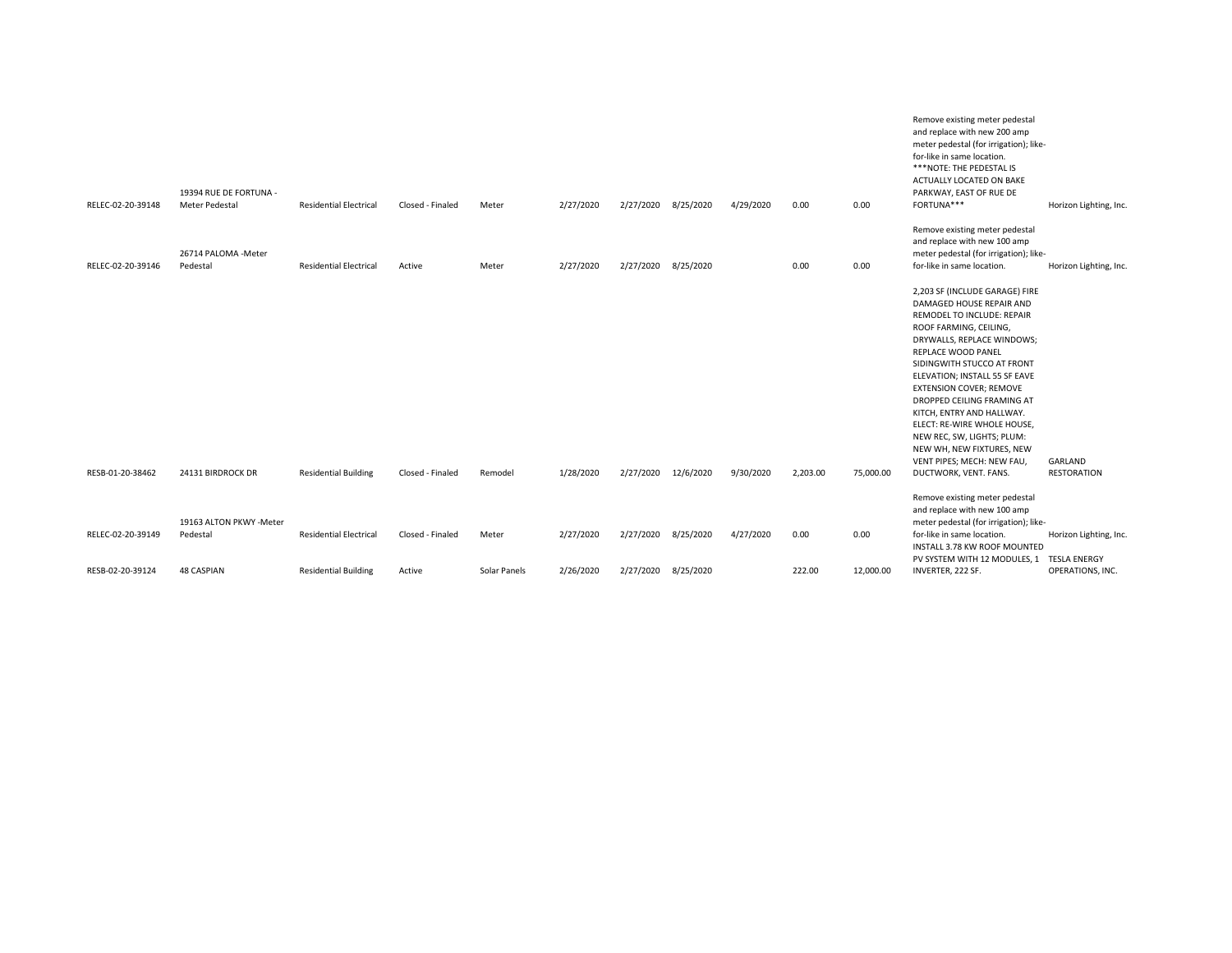| RESB-02-20-39011  | 25152 STEINWAY CIR                 | <b>Residential Building</b>   | Active           | Remodel                  | 2/19/2020  | 2/27/2020           | 8/25/2020 |           | 1,856.00 | 0.00     | INTERIOR REMODEL OF SFD:<br>REMOVE/REPLACE (E) SLIDING<br><b>GLASS DOORS @ KITCHEN &amp;</b><br>MASTER BED (same size &<br>location); REPLACE (E) SLIDER &<br>INSTALL (N) HEADER @ LIVING<br>ROOM; DEMO & REMOVE (E)<br>SOFFIT @ ENTRY & INSTALL (N)<br>MICROLAM, (N) 2X4 & (N) POST<br>W/(N) FOUNDATION;<br>REMOVE/REPLACE DRYWALL<br>CEILINGS & INSULATION @ ALL<br>ROOMS; RELOCATE BDRM#3<br>ENTRY & FRAME UP (E) ENTRY,<br>FRAME UP (E) 12' SLIDER TO 6'<br>SLIDER (e header to remain);<br>RAISE CEILING TO 9' & FRAME UP<br>NEW CLOSET @ MASTER BD;<br>RELOCATE FAU TO ATTIC<br>(suspended from roof framing);<br>MEP INCLUDED. ** NO EXTERIOR<br>WORK** | OWNER/BUILDER                       |
|-------------------|------------------------------------|-------------------------------|------------------|--------------------------|------------|---------------------|-----------|-----------|----------|----------|----------------------------------------------------------------------------------------------------------------------------------------------------------------------------------------------------------------------------------------------------------------------------------------------------------------------------------------------------------------------------------------------------------------------------------------------------------------------------------------------------------------------------------------------------------------------------------------------------------------------------------------------------------------|-------------------------------------|
|                   |                                    |                               |                  |                          |            |                     |           |           |          |          | INSTALL 50A OUTLET INSIDE THE                                                                                                                                                                                                                                                                                                                                                                                                                                                                                                                                                                                                                                  | <b>SUN ENERGY</b>                   |
| RELEC-02-20-39153 | 355 PINNACLE DRIVE                 | <b>Residential Electrical</b> | Active           | Remodel                  | 2/27/2020  | 2/27/2020           | 8/25/2020 |           | 0.00     | 0.00     | GARAGE FOR AN EV CHARGER.<br>EPOXY LINING-15 FIXTURES;<br>REMOVE & REPLACE ANGLE STOPS<br>AND SHUT OFF VALVES, PIPE<br>RESTORATION OF POTABLE                                                                                                                                                                                                                                                                                                                                                                                                                                                                                                                  | <b>BUILDERS</b><br>PIPE RESTORATION |
| RPLMB-02-20-39150 | 25301 DAYTON DR                    | <b>Residential Plumbing</b>   | Closed - Finaled | Alteration               | 2/27/2020  | 2/27/2020           | 8/25/2020 | 3/17/2020 | 0.00     | 0.00     | WATER.                                                                                                                                                                                                                                                                                                                                                                                                                                                                                                                                                                                                                                                         | INC.                                |
|                   |                                    |                               |                  |                          |            |                     |           |           |          |          | ** CHANGE OF OCCUPANCY FROM<br>R-3 TO R-3.1** - For Adult<br>Residential Facility (ARF): Create<br>new Bedroom #5 by erecting non-<br>bearing partition wall in family<br>room and infill existing window;<br>New door to exterior in Bedroom<br>#1; New door to exterior in<br>existing family room; New door at<br>end of interior hallway; Infill<br>doorway between kitchen &<br>hallway; Install new hardwired<br>smoke detectors (6) and smoke<br>detector / carbon monoxide<br>combos (2); 5-Rec 6-Lights 5-                                                                                                                                            |                                     |
| RESB-12-19-37402  | 22471 GOLDRUSH                     | <b>Residential Building</b>   | Active           | Remodel                  | 12/20/2019 | 2/27/2020 5/17/2021 |           |           | 0.00     | 7,000.00 | Switches.<br>Permit to inspect shear panels due                                                                                                                                                                                                                                                                                                                                                                                                                                                                                                                                                                                                                | OWNER/BUILDER                       |
| RESB-02-20-39141  | 4 SALINAS                          | <b>Residential Building</b>   | Active           | Special<br>Investigation | 2/27/2020  | 2/27/2020 8/25/2020 |           |           | 0.00     | 0.00     | to structural changes from repipe<br>work (See Repipe Plumbing Permit<br>#38864).                                                                                                                                                                                                                                                                                                                                                                                                                                                                                                                                                                              | OWNER/BUILDER                       |
| RELEC-02-20-39147 | 18984 ALAMITOS - Meter<br>Pedestal | <b>Residential Electrical</b> | Closed - Finaled | Meter                    | 2/27/2020  | 2/27/2020 8/25/2020 |           | 4/17/2020 | 0.00     | 0.00     | Remove existing meter pedestal<br>and replace with new 100 amp<br>meter pedestal (for irrigation); like-<br>for-like in same location.                                                                                                                                                                                                                                                                                                                                                                                                                                                                                                                         | Horizon Lighting, Inc               |
|                   |                                    |                               |                  |                          |            |                     |           |           |          |          |                                                                                                                                                                                                                                                                                                                                                                                                                                                                                                                                                                                                                                                                |                                     |